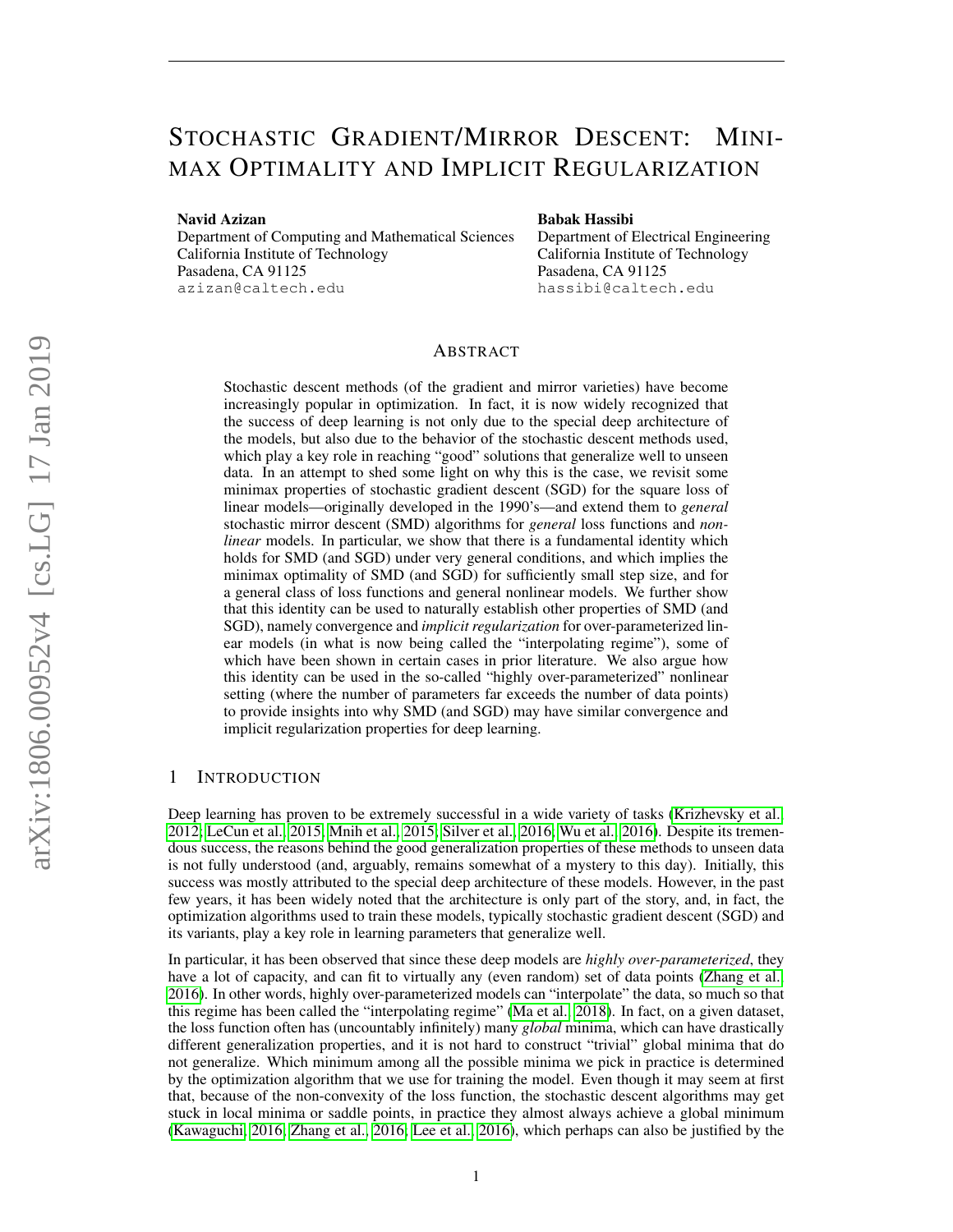fact that these models are highly over-parameterized. What is even more interesting is that not only do these stochastic descent algorithms converge to global minima, but they converge to "special" ones that generalize well, even in the absence of any explicit regularization or early stopping [\(Zhang](#page-12-1) [et al., 2016\)](#page-12-1). Furthermore, it has been observed that even among the common optimization algorithms, namely SGD or its variants (AdaGrad [\(Duchi et al., 2011\)](#page-10-0), RMSProp [\(Tieleman & Hinton,](#page-12-2) [2012\)](#page-12-2), Adam [\(Kingma & Ba, 2014\)](#page-11-7), etc.), there is a discrepancy in the solutions achieved by different algorithms and their generalization capabilities [\(Wilson et al., 2017\)](#page-12-3), which again highlights the important role of the optimization algorithm in generalization.

There have been many attempts in recent years to explain the behavior and properties of these stochastic optimization algorithms, and many interesting insights have been obtained (Achille  $\&$ [Soatto, 2017;](#page-10-1) [Chaudhari & Soatto, 2018;](#page-10-2) [Shwartz-Ziv & Tishby, 2017;](#page-11-8) [Soltanolkotabi et al., 2017\)](#page-11-9). In particular, it has been argued that the optimization algorithms perform an *implicit regularization* [\(Neyshabur et al., 2017;](#page-11-10) [Ma et al., 2017;](#page-11-11) [Gunasekar et al., 2017;](#page-10-3) [2018a;](#page-10-4) [Soudry et al., 2017;](#page-11-12) [Gunasekar et al., 2018b\)](#page-10-5) while optimizing the loss function, which is perhaps why the solution generalizes well. Despite this recent progress, most results explaining the behavior of the optimization algorithm, even for SGD, are limited to linear or very simplistic models. Therefore, a general characterization of the behavior of stochastic descent algorithms for more general models would be of great interest.

#### 1.1 OUR CONTRIBUTION

In this paper, we present an alternative explanation of the behavior of SGD, and more generally, the stochastic mirror descent (SMD) family of algorithms, which includes SGD as a special case. We do so by obtaining a fundamental identity for such algorithms (see Lemmas [2](#page-3-0) and [5\)](#page-6-0). Using these identities, we show that for general nonlinear models and general loss functions, when the step size is sufficiently small, SMD (and therefore also SGD) is the optimal solution of a certain minimax filtering (or online learning) problem. The minimax formulation is inspired by, and rooted, in  $H^{\infty}$ filtering theory, which was originally developed in the 1990's in the context of robust control theory [\(Hassibi et al., 1999;](#page-11-13) [Simon, 2006;](#page-11-14) [Hassibi et al., 1996\)](#page-11-15), and we generalize several results from this literature, e.g., [\(Hassibi et al., 1994;](#page-10-6) [Kivinen et al., 2006\)](#page-11-16). Furthermore, we show that many properties recently proven in the learning/optimization literature, such as the implicit regularization of SMD in the over-parameterized linear case—when convergence happens—[\(Gunasekar et al.,](#page-10-4) [2018a\)](#page-10-4), naturally follow from this theory. The theory also allows us to establish new results, such as the convergence (in a deterministic sense) of SMD in the over-parameterized linear case. We also use the theory developed in this paper to provide some speculative arguments into why SMD (and SGD) may have similar convergence and implicit regularization properties in the so-called "highly over-parameterized" nonlinear setting (where the number of parameters far exceeds the number of data points) common to deep learning.

In an attempt to make the paper easier to follow, we first describe the main ideas and results in a simpler setting, namely, SGD on the square loss of linear models, in Section [3,](#page-2-0) and mention the connections to  $H^{\infty}$  theory. The full results, for SMD on a general class of loss functions and for general nonlinear models, are presented in Section [4.](#page-5-0) We demonstrate some implications of this theory, such as deterministic convergence and implicit regularization, in Section [5,](#page-7-0) and we finally conclude with some remarks in Section [6.](#page-9-0) Most of the formal proofs are relegated to the appendix.

#### 2 PRELIMINARIES

Denote the training dataset by  $\{(x_i, y_i) : i = 1, \ldots, n\}$ , where  $x_i \in \mathbb{R}^d$  are the inputs, and  $y_i \in \mathbb{R}$ are the labels. We assume that the data is generated through a (possibly nonlinear) model  $f_i(w)$  =  $f(x_i, w)$  with some parameter vector  $w \in \mathbb{R}^m$ , plus some noise  $v_i$ , i.e.,  $y_i = f(x_i, w) + v_i$  for  $i = 1, \ldots, n$ . The noise can be due to actual measurement error, or it can be due to modeling error (if the model  $f(x_i, \cdot)$  is not rich enough to fully represent the data), or it can be a combination of both. As a result, we do not make any assumptions on the noise (such as stationarity, whiteness, Gaussianity, etc.).

Since typical deep models have a lot of capacity and are highly over-parameterized, we are particularly interested in the over-parameterized (so-caled interpolating) regime, i.e., when  $m > n$ . In this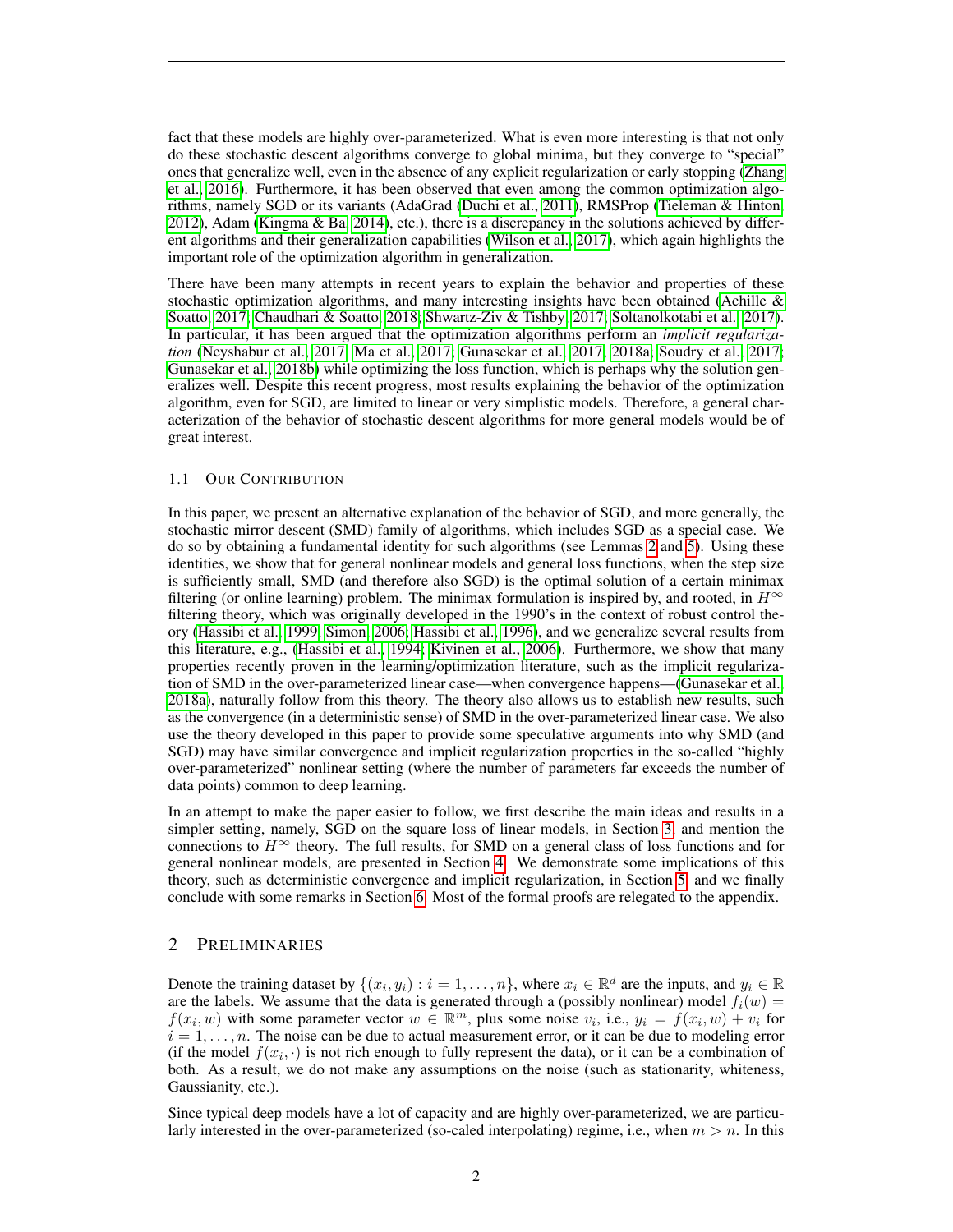case, there are many parameter vectors  $w$  (in fact, uncountably infinitely many) that are consistent with the observations. We denote the set of these parameter vectors by

$$
\mathcal{W} = \{ w \in \mathbb{R}^m \mid y_i = f(x_i, w), \ i = 1, \dots, n \}.
$$
 (1)

(Note the absence of the noise term, since in this regime we can fully interpolate the data.) The set W is typically an  $(m - n)$ -dimensional manifold and depends only on the training data  $\{(x_i, y_i) :$  $i = 1, \ldots, n$  and nonlinear model  $f(\cdot, \cdot)$ .

The total loss on the training set (empirical risk) can be denoted by  $L(w) = \sum_{i=1}^{n} L_i(w)$ , where  $L_i(\cdot)$  is the loss on the individual data point i. We assume that the loss  $L_i(\cdot)$  depends only on the residual, i.e., the difference between the prediction and the true label. In other words,

$$
L_i(w) = l(y_i - f(x_i, w)),
$$
\n(2)

where  $l(\cdot)$  can be any nonnegative differentiable function with  $l(0) = 0$ . Typical examples of  $l(\cdot)$ include square  $(l_2)$  loss, Huber loss, etc. We remark that, in the interpolating regime, every parameter vector in the set W renders each individual loss zero, i.e.,  $L_i(w) = 0$ , for all  $w \in W$ .

#### <span id="page-2-0"></span>3 WARM-UP: REVISITING SGD ON SQUARE LOSS OF LINEAR MODELS

In this section, we describe the main ideas and results in a simple setting, i.e., stochastic gradient descent (SGD) for the square loss of a linear model, and we revisit some of the results from  $H^{\infty}$ theory [\(Hassibi et al., 1999;](#page-11-13) [Simon, 2006\)](#page-11-14). In this case, the data model is  $y_i = x_i^T w + v_i$ ,  $i =$ 1, ..., *n* (where there is no assumption on  $v_i$ ) and the loss function is  $L_i(w) = \frac{1}{2}(y_i - x_i^T w)^2$ .

Assuming the data is indexed randomly, the SGD updates are defined as  $w_i = w_{i-1} - \eta \nabla L_i(w_{i-1}),$ where  $\eta > 0$  is the step size or learning rate.<sup>[1](#page-2-1)</sup> The update in this case can be expressed as

<span id="page-2-3"></span>
$$
w_i = w_{i-1} + \eta \left( y_i - x_i^T w_{i-1} \right) x_i,
$$
\n(3)

for  $i \ge 1$  (for  $i > n$ , we can either cycle through the data, or select them at random).

**Remark.** We should point out that, when the step size  $\eta$  is fixed, the SGD recursions have no hope of converging, unless there exists a weight vector  $w$  which perfectly interpolates the data  $\{(x_i, y_i) : i = 1, \ldots, n\}$ . The reason being that, if this is not the case, for any estimated weight vector in SGD there will exist at least one data point that has a nonzero instantaneous gradient and that will therefore move the estimate by a non-vanishing amount.<sup>[2](#page-2-2)</sup> It is for this reason that the results on the convergence of SGD and SMD (Sections [3.3](#page-4-0) and [5\)](#page-7-0) pertain to the interpolating regime.

#### 3.1 CONSERVATION OF UNCERTAINTY

Prior to the *i*-th step of any optimization algorithm, we have two sources of uncertainty: our uncertainty about the unknown parameter vector w, which we can represent by  $w - w_{i-1}$ , and our uncertainty about the *i*-th data point  $(x_i, y_i)$ , which we can represent by the noise  $v_i$ . After the *i*-th step, the uncertainty about w is transformed to  $w - w_i$ . But what about the uncertainty in  $v_i$ ? What is it transformed to? In fact, we will view any optimization algorithm as one which redistributes the uncertainties at time  $i - 1$  to new uncertainties at time i. The two uncertainties, or error terms, we will consider are  $e_i$  and  $e_{p,i}$ , defined as follows.

$$
e_i := y_i - x_i^T w_{i-1}, \text{ and } e_{p,i} := x_i^T w - x_i^T w_{i-1}.
$$
 (4)

 $e_i$  is often referred to as the *innvovations* and is the error in predicting  $y_i$ , given the input  $x_i$ .  $e_{p,i}$ is sometimes called the *prediction error*, since it is the error in predicting the noiseless output  $x_i^T w$ , i.e., in predicting what the best output of the model is. In the absence of noise,  $e_i$  and  $e_{p,i}$  coincide.

One can show that SGD transforms the uncertainties in the fashion specified by the following lemma, which was first noted in [\(Hassibi et al., 1996\)](#page-11-15).

<span id="page-2-1"></span><sup>&</sup>lt;sup>1</sup>For the sake of simplicity of presentation, we present the results for constant step size. We show in the appendix that all the results extend to the case of time-varying step-size.

<span id="page-2-2"></span><sup>&</sup>lt;sup>2</sup>Of course, one may get convergence by having a vanishing step size  $\eta_i \to 0$ . However, in this case, convergence is not surprising—since, effectively, after a while the weights are no longer being updated—and the more interesting question is "what" the recursion converges to.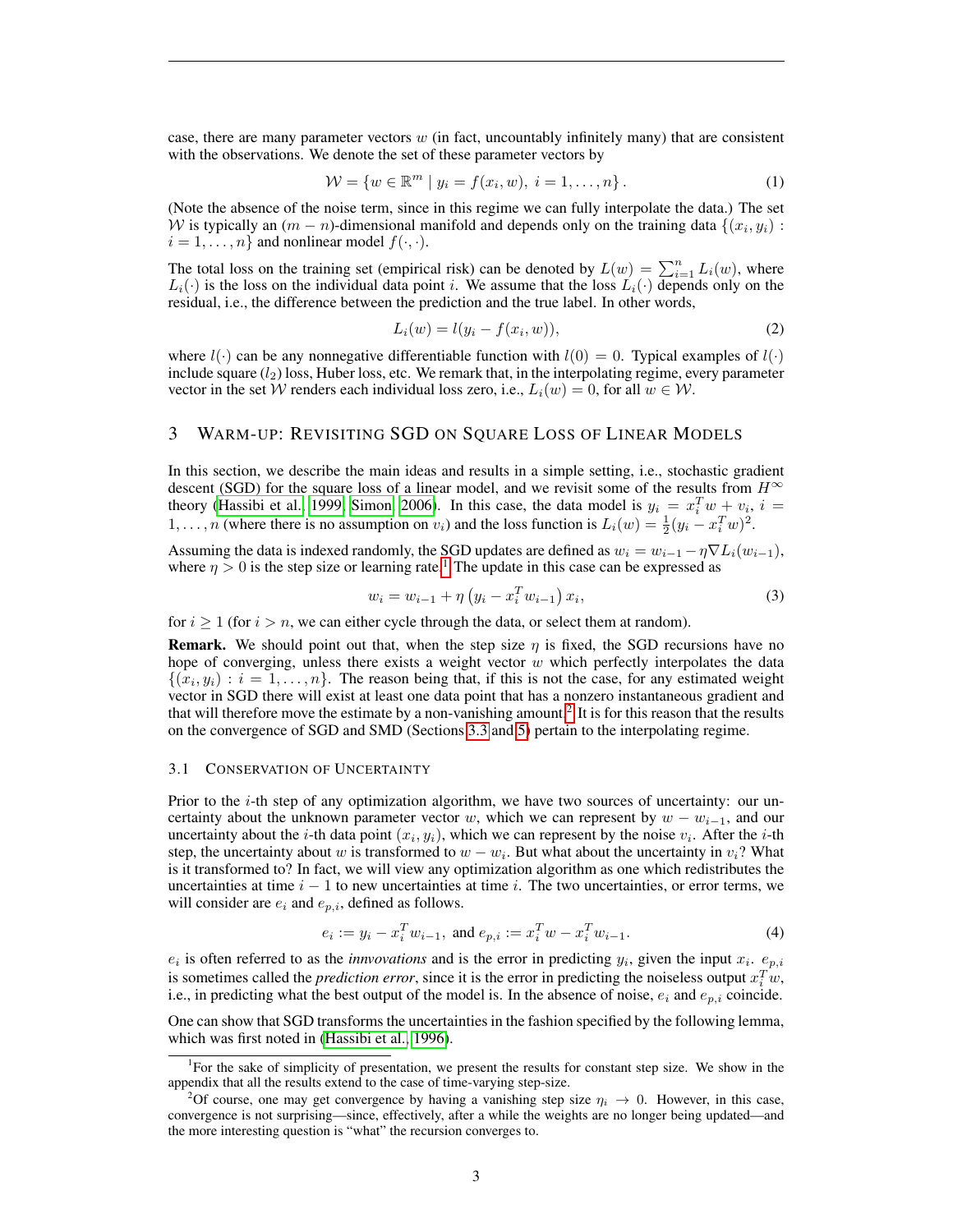

<span id="page-3-2"></span>Figure 1: Illustration of Lemma [1.](#page-3-1) Each step of SGD can be viewed as a transformation of the uncertainties with the right coefficients.

<span id="page-3-1"></span>**Lemma 1.** For any parameter w and noise values  $\{v_i\}$  that satisfy  $y_i = x_i^T w + v_i$  for  $i = 1, ..., n$ , *and for any step size*  $\eta > 0$ *, the following relation holds for the SGD iterates*  $\{w_i\}$  *given in Eq.* [\(3\)](#page-2-3)

<span id="page-3-5"></span>
$$
||w - w_{i-1}||^2 + \eta v_i^2 = ||w - w_i||^2 + \eta \left(1 - \eta ||x_i||^2\right) e_i^2 + \eta e_{p,i}^2, \quad \forall i \ge 1.
$$
 (5)

As illustrated in Figure [1,](#page-3-2) this means that each step of SGD can be thought of as a lossless transformation of the input uncertainties to the output uncertainties, with the specified coefficients.

Once one knows this result, proving it is straightforward. To see that, note that we can write  $v_i =$ Once one knows this result, proving it is straightforward. To see that, note that we can write v<br> $y_i - x_i^T w$  as  $v_i = (y_i - x_i^T w_{i-1}) - (x_i^T w - x_i^T w_{i-1})$ . Multiplying both sides by  $\sqrt{\eta}$ , we have

<span id="page-3-3"></span>
$$
\sqrt{\eta}v_i = \sqrt{\eta}(y_i - x_i^T w_{i-1}) - \sqrt{\eta}(x_i^T w - x_i^T w_{i-1}).
$$
\n(6)

On the other hand, subtracting both sides of the update rule  $(3)$  from w yields

<span id="page-3-4"></span>
$$
w - w_i = (w - w_{i-1}) - \eta \left( y_i - x_i^T w_{i-1} \right) x_i.
$$
\n(7)

Squaring both sides of [\(6\)](#page-3-3) and [\(7\)](#page-3-4), and subtracting the results leads to Equation [\(5\)](#page-3-5).

<span id="page-3-0"></span>A nice property of Equation [\(5\)](#page-3-5) is that, if we sum over all  $i = 1, ..., T$ , the terms  $||w - w_i||^2$  and  $||w - w_{i-1}||^2$  on different sides cancel out telescopically, leading to the following important lemma. **Lemma 2.** For any parameter w and noise values  $\{v_i\}$  that satisfy  $y_i = x_i^T w + v_i$  for  $i = 1, ..., n$ , *any initialization*  $w_0$ *, any step size*  $\eta > 0$ *, and any number of steps*  $T \geq 1$ *, the following relation holds for the SGD iterates*  $\{w_i\}$  *given in Eq.* [\(3\)](#page-2-3)

$$
||w - w_0||^2 + \eta \sum_{i=1}^T v_i^2 = ||w - w_T||^2 + \eta \sum_{i=1}^T (1 - \eta ||x_i||^2) e_i^2 + \eta \sum_{i=1}^T e_{p,i}^2.
$$
 (8)

As we will show next, this identity captures most properties of SGD, and implies several important results in a very transparent fashion. For this reason, this relation can be viewed as a "fundamental identity" for SGD.

#### 3.2 MINIMAX OPTIMALITY OF SGD

For a given horizon  $T$ , consider the following minimax problem:

<span id="page-3-7"></span><span id="page-3-6"></span>
$$
\min_{\{w_i\}} \max_{w, \{v_i\}} \frac{\|w - w_T\|^2 + \eta \sum_{i=1}^T e_{p,i}^2}{\|w - w_0\|^2 + \eta \sum_{i=1}^T v_i^2}.
$$
\n(9)

This minimax problem is motivated by the theory of  $H^{\infty}$  control and estimation [\(Francis, 1987;](#page-10-7) [Has](#page-11-13)[sibi et al., 1999;](#page-11-13) Başar & Bernhard, 2008). The denominator of the cost function can be interpreted as the *energy of the uncertainties* and consists of two terms,  $||w - w_0||^2$ , the energy of our uncertainty of the unknown weight vector at the beginning of learning when we have not yet observed the data, and  $\sum_{i=1}^{T} v_i^2$ , the energy of the uncertainty in the measurements. The numerator denotes the energy of the estimation errors in an *online setting*. The first term,  $\|w - w_T\|^2$ , is the energy of our uncertainty of the unknown weight vector after we have observed  $T$  data points, and the second term,  $\sum_{i=1}^{T} e_{p,i}^2 = \sum_{i=1}^{T} (x_i^T w - x_i^T w_{i-1})^2$ , is the energy of the prediction error, i.e., how well we can predict the true uncorrupted output  $x_i^T w$  using measurements up to time  $i - 1$ . The parameter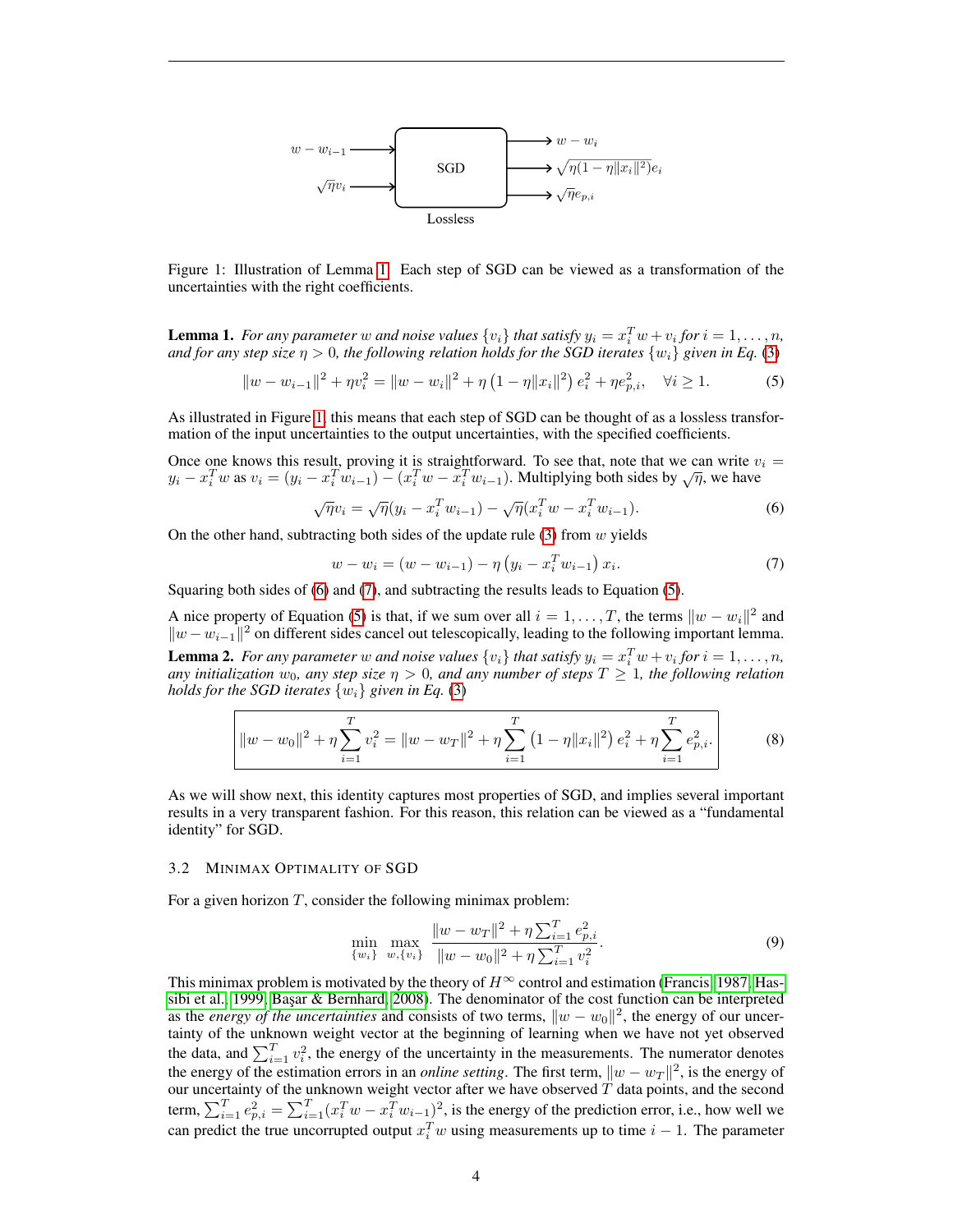$\eta$  weighs the two energy terms relative to each other. In this minimax problem, nature has access to the unknown weight vector w and the noise sequence  $v_i$  and would like to maximize the energy gain from the uncertainties to prediction errors (so that the estimator behaves poorly), whereas the estimator attempts to minimize the energy gain. Such an estimator is referred to as  $H^{\infty}$ -optimal and is robust because it safeguards against the worst-case noise. It is also conservative—for the exact same reason.<sup>[3](#page-4-1)</sup>

<span id="page-4-2"></span>**Theorem 3.** For any initialization  $w_0$ , any step size  $0 < \eta \le \min_i \frac{1}{\|x_i\|^2}$ , and any number of steps  $T \geq 1$ , the stochastic gradient descent iterates  $\{w_i\}$  given in Eq. [\(3\)](#page-2-3) are the optimal solution to the *minimax problem [\(9\)](#page-3-6). Furthermore, the optimal minimax value (achieved by SGD) is* 1*.*

This theorem explains the observed robustness and conservatism of SGD. Despite the conservativeness of safeguarding against the worst-case disturbance, this choice may actually be the rational thing to do in situations where we do not have much knowledge about the disturbances, which is the case in many machine learning tasks.

Theorem [3](#page-4-2) holds for any horizon  $T \geq 1$ . A variation of this result, i.e., when  $T \to \infty$  and without the  $||w - w_T||^2$  term in the numerator, was first shown in [\(Hassibi et al., 1994;](#page-10-6) [1996\)](#page-11-15). In that case, the ratio  $\frac{\eta \sum_{i=1}^{\infty} e_{p,i}^2}{\|w-w_0\|^2 + \eta \sum_{i=1}^{\infty} v_i^2}$  in the minimax problem is in fact the  $H^{\infty}$  *norm* of the transfer operator that maps the unknown disturbances  $(w - w_0, \{\sqrt{\eta}v_i\})$  to the prediction errors  $\{\sqrt{\eta}e_{p,i}\}.$ 

We end this section with a stochastic interpretation of SGD [\(Hassibi et al., 1996\)](#page-11-15). Assume that the true weight vector has a normal distribution with mean  $w_0$  and covariance matrix  $\eta I$ , and that the noise  $v_i$  are iid standard normal. Then SGD solves

$$
\min_{\{w_i\}} \mathbb{E} \exp\left(\frac{1}{2} \cdot \left( \|w - w_T\|^2 + \eta \sum_{i=1}^T (x_i^T w - x_i^T w_{i-1})^2 \right) \right),\tag{10}
$$

and no exponent larger than  $\frac{1}{2}$  is possible, in the sense that no estimator can keep the expected cost finite. This means that, in the Gaussian setting, SGD minimizes the expected value of an *exponential* quadratic cost. The algorithm is thus very adverse to large estimation errors, as they are penalized exponentially larger than moderate ones.

#### <span id="page-4-0"></span>3.3 CONVERGENCE AND IMPLICIT REGULARIZATION

The over-parameterized (interpolating) linear regression regime is a simple but instructive setting, recently considered in some papers [\(Gunasekar et al., 2018a;](#page-10-4) [Zhang et al., 2016\)](#page-12-1). In this setting, we can show that, for sufficiently small step, i.e.  $0 < \eta \le \min_i \frac{1}{\|x_i\|^2}$ , SGD always converges to a special solution among all the solutions  $W$ , in particular to the one with the smallest  $l_2$  distance from  $w_0$ . In other words, if, for example, initialized at zero, SGD implicitly regularizes the solution according to an  $l_2$  norm. This result follows directly from Lemma [2.](#page-3-0)

To see that, note that in the interpolating case the  $v_i$  are zero, and we have  $e_i = y_i - x_i^T w_{i-1} =$  $x_i^T w - x_i^T w_{i-1} = e_{p,i}$ . Hence, identity [\(8\)](#page-3-7) reduces to

<span id="page-4-3"></span>
$$
||w - w_0||^2 = ||w - w_T||^2 + \eta \sum_{i=1}^T (2 - \eta ||x_i||^2) e_i^2,
$$
\n(11)

for all  $w \in \mathcal{W}$ . By dropping the  $\|w - w_T\|^2$  term and taking  $T \to \infty$ , we have  $\eta \sum_{i=1}^{\infty} (2 - \eta ||x_i||^2) e_i^2 \le ||w - w_0||^2$ , which implies that, for  $0 < \eta < \min_{i} \frac{2}{||x_i||^2}$ , we must have  $e_i \to 0$  as  $i \to \infty$ . When  $e_i = y_i - x_i^T w_{i-1}$  goes to zero, the updates in [\(3\)](#page-2-3) vanish and we get convergence, i.e.,  $w \to w_{\infty}$ . Further, again because  $e_i \to 0$ , all the data points are being fit, which means  $w_{\infty} \in \mathcal{W}$ . Moreover, it is again very straightforward to see from [\(11\)](#page-4-3) that the solution converged to is the one with minimum Euclidean norm from the initial point. To see that, notice that

<span id="page-4-1"></span> $3$ The setting described is somewhat similar to the setting of online learning, where one considers the relative performance of an online learner who needs to predict, compared to a clairvoyant one who has access to the entire data set [\(Shalev-Shwartz, 2012;](#page-11-17) [Hazan, 2016\)](#page-11-18). In online learning, the relative performance is described as a difference, rather than as a ratio in  $H^{\infty}$  theory, and is referred to as *regret*.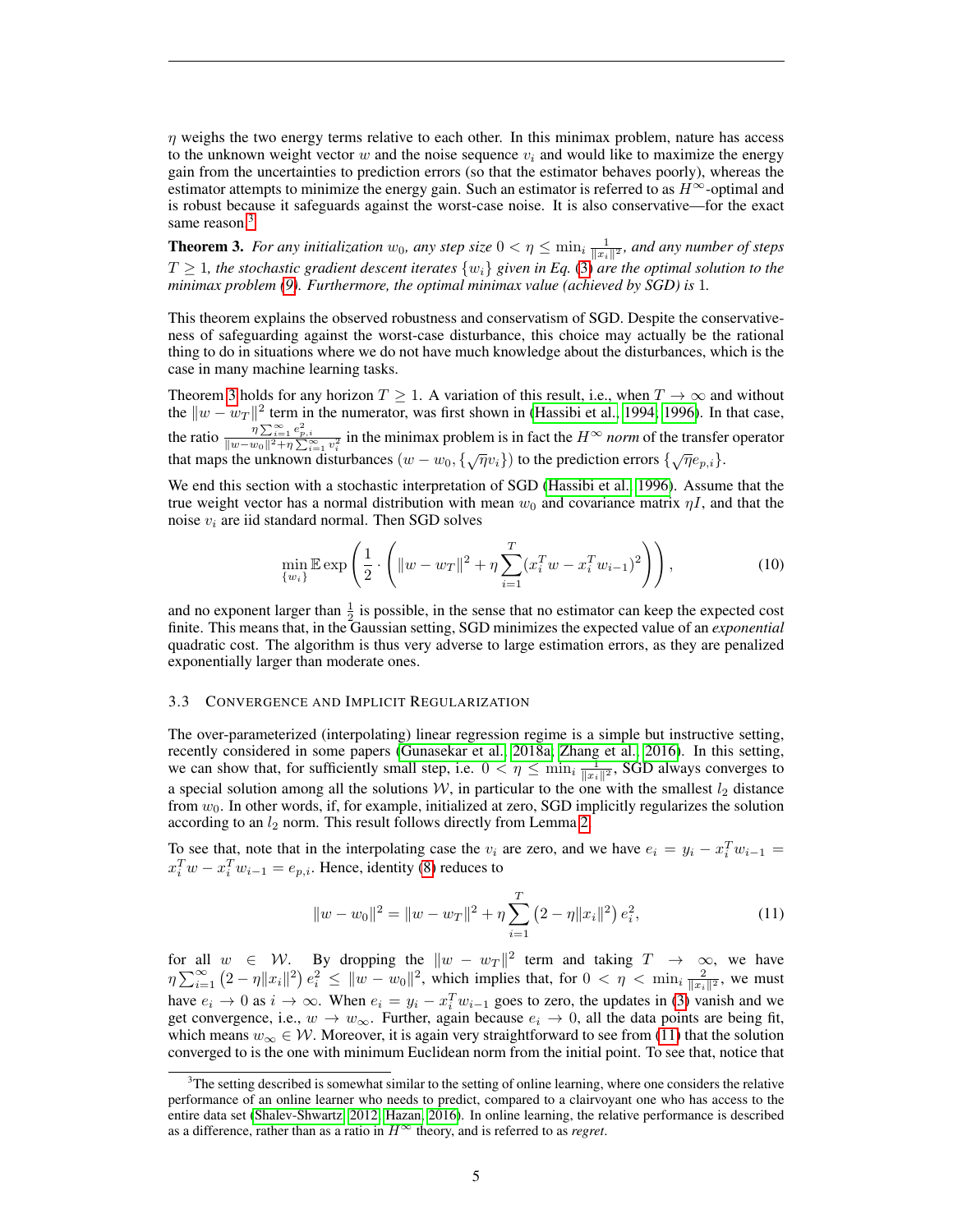the summation term in Eq.  $(11)$  is *independent of* w (it depends only on  $x_i, y_i$  and  $w_0$ ). Therefore, by taking  $T \to \infty$  and minimizing both sides with respect to  $w \in \mathcal{W}$ , we get

$$
w_{\infty} = \underset{w \in \mathcal{W}}{\arg \min} \|w - w_0\|.
$$
 (12)

Once again, this also implies that if SGD is initialized at the origin, i.e.,  $w_0 = 0$ , then it converges to the minimum- $l_2$ -norm solution, among all the solutions.

# <span id="page-5-0"></span>4 MAIN RESULT: GENERAL CHARACTERIZATION OF STOCHASTIC MIRROR DESCENT

Stochastic Mirror Descent (SMD) [\(Nemirovskii et al., 1983;](#page-11-19) [Beck & Teboulle, 2003;](#page-10-9) [Cesa-Bianchi](#page-10-10) [et al., 2012;](#page-10-10) [Zhou et al., 2017\)](#page-12-4) is one of the most widely used families of algorithms for stochastic optimization, which includes SGD as a special case. In this section, we provide a characterization of the behavior of general SMD, on *general* loss functions and *general* nonlinear models, in terms of a fundamental identity and minimax optimality.

For any strictly convex and differentiable potential  $\psi(\cdot)$ , the corresponding SMD updates are defined as

$$
w_i = \underset{w}{\text{arg min}} \ \eta w^T \nabla L_i(w_{i-1}) + D_{\psi}(w, w_{i-1}), \tag{13}
$$

where

$$
D_{\psi}(w, w_{i-1}) = \psi(w) - \psi(w_{i-1}) - \nabla \psi(w_{i-1})^T (w - w_{i-1})
$$
\n(14)

is the Bregman divergence with respect to the potential function  $\psi(\cdot)$ . Note that  $D_{\psi}(\cdot, \cdot)$  is nonnegative, convex in its first argument, and that, due to strict convexity,  $D_{\psi}(w, w') = 0$  iff  $w = w'$ . Moreover, the updates can be equivalently written as

<span id="page-5-2"></span>
$$
\nabla \psi(w_i) = \nabla \psi(w_{i-1}) - \eta \nabla L_i(w_{i-1}),\tag{15}
$$

which are uniquely defined because of the invertibility of  $\nabla \psi$  (again, implied by the strict convexity of  $\psi(\cdot)$ ). In other words, stochastic mirror descent can be thought of as transforming the variable w, with a *mirror map*  $\nabla \psi(\cdot)$ , and performing the SGD update on the new variable. For this reason,  $\nabla \psi(w)$  is often referred to as the *dual* variable, while w is the *primal* variable.

Different choices of the potential function  $\psi(\cdot)$  yield different optimization algorithms, which, as we will see, result in different implicit regularizations. To name a few examples: For the potential function  $\psi(w) = \frac{1}{2} ||w||^2$ , the Bregman divergence is  $D_{\psi}(w, w') = \frac{1}{2} ||w - w'||^2$ , and the update rule reduces to that of SGD. For  $\psi(w) = \sum_j w_j \log w_j$ , the Bregman divergence becomes the unnormalized relative entropy (Kullback-Leibler divergence)  $D_\psi(w, w') = \sum_j w_j \log \frac{w_j}{w'_j} - \sum_j w_j + \sum_j w'_j$ , which corresponds to the exponentiated gradient descent (aka the exponential weights) algorithm. Other examples include  $\psi(w) = \frac{1}{2} ||w||_Q^2 = \frac{1}{2} w^T Q w$  for a positive definite matrix Q, which yields  $D_\psi(w, w') = \frac{1}{2}(w - w')^T Q(w - w')$ , and the q-norm squared  $\psi(w) = \frac{1}{2} ||w||_q^2$ , which with  $\frac{1}{p} + \frac{1}{q} = 1$ yields the p-norm algorithms [\(Grove et al., 2001;](#page-10-11) [Gentile, 2003\)](#page-10-12).

In order to derive an equivalent "conservation law" for SMD, similar to the identity [\(5\)](#page-3-5), we first need to define a new measure for the difference between the parameter vectors  $w$  and  $w'$  according to the loss function  $L_i(\cdot)$ . To that end, let us define

<span id="page-5-5"></span>
$$
D_{L_i}(w, w') := L_i(w) - L_i(w') - \nabla L_i(w')^T (w - w'), \tag{16}
$$

which is defined in a similar way to a Bregman divergence for the loss function.<sup>[4](#page-5-1)</sup> The difference though is that, unlike the potential function of the Bregman divergence, the loss function  $L_i(\cdot)$  =  $\ell(y_i - f(x_i, \cdot))$  need not be convex, even when  $\ell(\cdot)$  is, due to the nonlinearity of  $f(\cdot, \cdot)$ . As a result,  $D_{L_i}(w, w')$  is not necessarily non-negative. The following result, which is the general counterpart of Lemma [1,](#page-3-1) states the identity that characterizes SMD updates in the general setting.

<span id="page-5-4"></span>**Lemma 4.** For any (nonlinear) model  $f(\cdot, \cdot)$ , any differentiable loss  $l(\cdot)$ , any parameter w and noise *values*  $\{v_i\}$  *that satisfy*  $y_i = f(x_i, w) + v_i$  *for*  $i = 1, ..., n$ *, and any step size*  $\eta > 0$ *, the following relation holds for the SMD iterates*  $\{w_i\}$  *given in Eq.* [\(15\)](#page-5-2)

<span id="page-5-3"></span>
$$
D_{\psi}(w, w_{i-1}) + \eta l(v_i) = D_{\psi}(w, w_i) + E_i(w_i, w_{i-1}) + \eta D_{L_i}(w, w_{i-1}),
$$
\n(17)

<span id="page-5-1"></span><sup>&</sup>lt;sup>4</sup>It is easy to verify that for linear models and quadratic loss we obtain  $D_{L_i}(w, w') = (x_i^T w - x_i^T w')^2$ .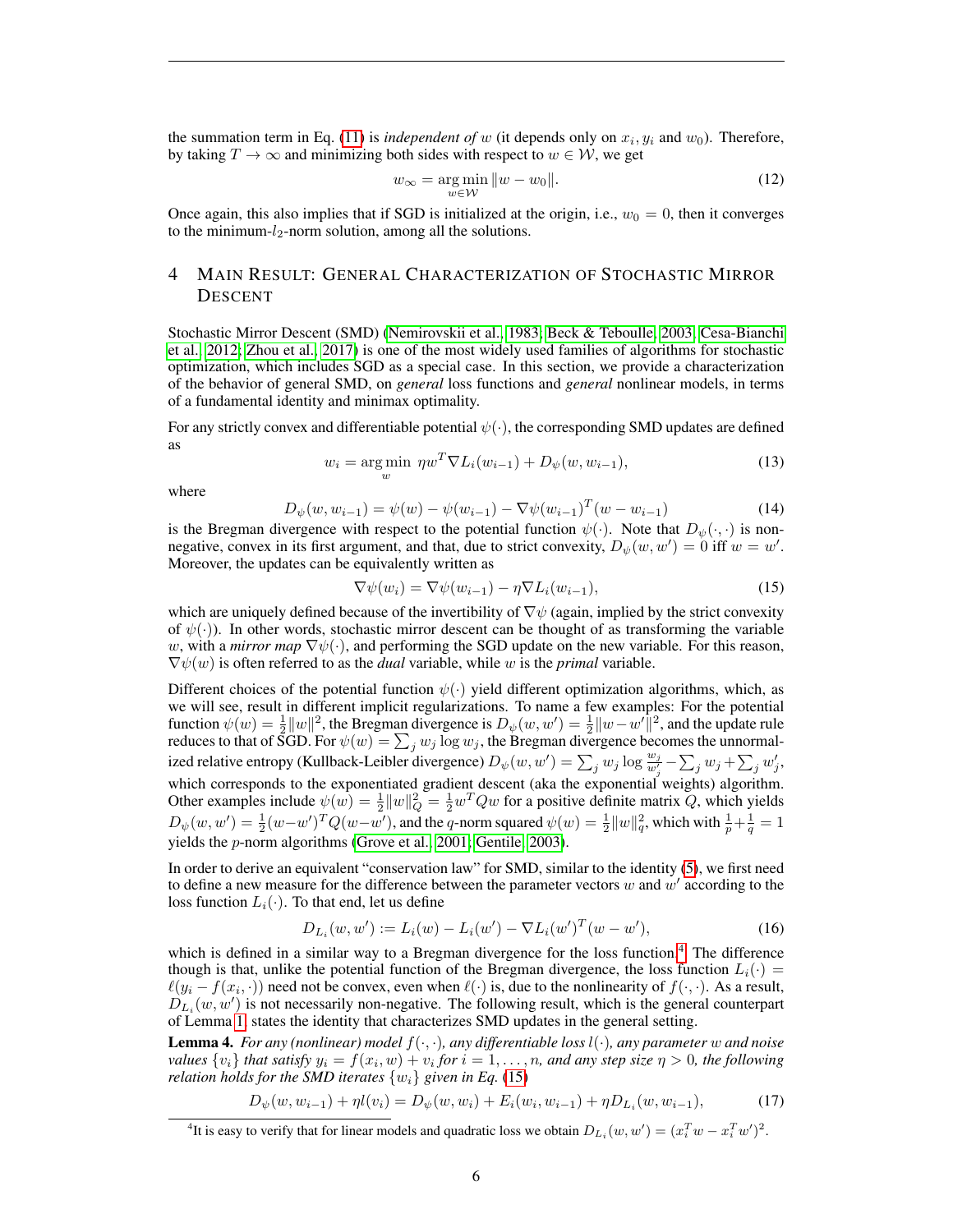*for all*  $i \geq 1$ *, where* 

$$
E_i(w_i, w_{i-1}) := D_{\psi}(w_i, w_{i-1}) - \eta D_{L_i}(w_i, w_{i-1}) + \eta L_i(w_i). \tag{18}
$$

The proof is provided in Appendix [A.](#page-13-0) Note that  $E_i(w_i, w_{i-1})$  is not a function of w. Furthermore, even though it does not have to be nonnegative in general, for  $\eta$  sufficiently small, it becomes nonnegative, because the Bregman divergence  $D_{\psi}(.,.)$  is nonnegative.

Summing Equation [\(17\)](#page-5-3) over all  $i = 1, \ldots, T$  leads to the following identity, which is the general counterpart of Lemma [2.](#page-3-0)

<span id="page-6-0"></span>**Lemma 5.** For any (nonlinear) model  $f(\cdot, \cdot)$ , any differentiable loss  $l(\cdot)$ , any parameter w and *noise values*  $\{v_i\}$  *that satisfy*  $y_i = f(x_i, w) + v_i$  *for*  $i = 1, ..., n$ *, any initialization*  $w_0$ *, any step size*  $\eta > 0$ , and any number of steps  $T \geq 1$ , the following relation holds for the SMD iterates  $\{w_i\}$ *given in Eq.* [\(15\)](#page-5-2)

$$
D_{\psi}(w, w_0) + \eta \sum_{i=1}^{T} l(v_i) = D_{\psi}(w, w_T) + \sum_{i=1}^{T} \left( E_i(w_i, w_{i-1}) + \eta D_{L_i}(w, w_{i-1}) \right). \tag{19}
$$

We should reiterate that Lemma [5](#page-6-0) is a fundamental property of SMD, which allows one to prove many important results, in a direct way.

In particular, in this setting, we can show that SMD is minimax optimal in a manner that generalizes Theorem [3](#page-4-2) of Section [3,](#page-2-0) in the following 3 ways: 1) General potential  $\psi(\cdot)$ , 2) General model  $f(\cdot, \cdot)$ , and 3) General loss function  $l(\cdot)$ . The result is as follows.

<span id="page-6-1"></span>**Theorem 6.** *Consider any (nonlinear) model*  $f(\cdot, \cdot)$ *, any non-negative differentiable loss*  $l(\cdot)$  *with* the property  $l(0) = l'(0) = 0$ , and any initialization  $w_0$ . For sufficiently small step size, i.e., for any  $\eta > 0$  for which  $\psi(w) - \eta L_i(w)$  is convex for all *i*, and for any number of steps  $T \geq 1$ , the SMD *iterates*  $\{w_i\}$  *given by Eq.* [\(15\)](#page-5-2)*, w.r.t. any strictly convex potential*  $\psi(\cdot)$ *, is the optimal solution to the following minimization problem*

<span id="page-6-3"></span>
$$
\min_{\{w_i\}} \max_{w, \{v_i\}} \frac{D_{\psi}(w, w_T) + \eta \sum_{i=1}^T D_{L_i}(w, w_{i-1})}{D_{\psi}(w, w_0) + \eta \sum_{i=1}^T l(v_i)}.
$$
\n(20)

*Furthermore, the optimal value (achieved by SMD) is* 1*.*

The proof is provided in Appendix [B.](#page-13-1) For the case of square loss and a linear model, the result reduces to the following form.

<span id="page-6-2"></span>**Corollary 7.** *For*  $L_i(w) = \frac{1}{2}(y_i - x_i^T w)^2$ , *for any initialization*  $w_0$ *, any sufficiently small step size, i.e.,*  $0 < \eta \le \frac{\alpha}{\|x_i\|^2}$ , and any number of steps  $T \ge 1$ , the SMD iterates  $\{w_i\}$  given by Eq. [\(15\)](#page-5-2), w.r.t. *any*  $\alpha$ -strongly convex potential  $\psi(\cdot)$ , is the optimal solution to

$$
\min_{\{w_i\}} \max_{w, \{v_i\}} \frac{D_{\psi}(w, w_T) + \frac{\eta}{2} \sum_{i=1}^T e_{p,i}^2}{D_{\psi}(w, w_0) + \frac{\eta}{2} \sum_{i=1}^T v_i^2}.
$$
\n(21)

*The optimal value (achieved by SMD) is* 1*.*

We should remark that Theorem [6](#page-6-1) and Corollary [7](#page-6-2) generalize several known results in the literature. In particular, as mentioned in Section [3,](#page-2-0) the result of [\(Hassibi et al., 1994\)](#page-10-6) is a special case of Corol-lary [7](#page-6-2) for  $\psi(w) = \frac{1}{2} ||w||^2$ . Furthermore, our result generalizes the result of [\(Kivinen et al., 2006\)](#page-11-16), which is the special case for the  $p$ -norm algorithms, again, with square loss and a linear model. Another interesting connection to the literature is that it was shown in [\(Hassibi & Kailath, 1995\)](#page-10-13) that SGD is *locally* minimax optimal, with respect to the  $H^{\infty}$  norm. Strictly speaking, our result is not a generalization of that result; however, Theorem [6](#page-6-1) can be interpreted as SGD/SMD being *globally* minimax optimal, but with respect to different metrics in the numerator and denominator. Namely, the uncertainty about the weight vector  $w$  is measured by the Bregman divergence of the potential, the uncertainty about the noise by the loss, and the prediction error by the "Bregman-divergencelike" expression of the loss.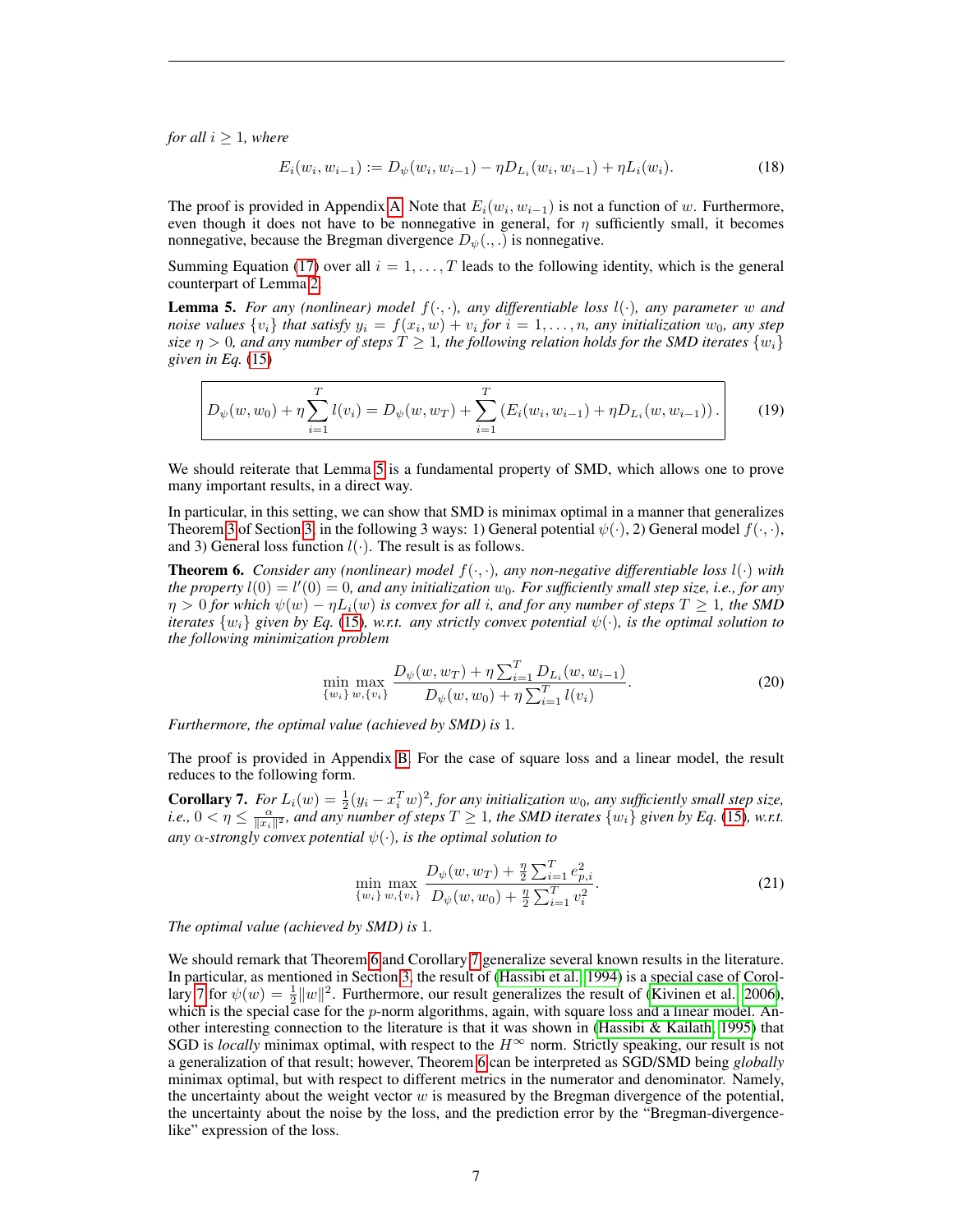# <span id="page-7-0"></span>5 CONVERGENCE AND IMPLICIT REGULARIZATION IN OVER-PARAMETERIZED MODELS

In this section, we show some of the implications of the theory developed in the previous section. In particular, we show convergence and implicit regularization, in the over-parameterized (so-called interpolating) regime, for general SMD algorithms. We first consider the linear interpolating case, which has been studied in the literature, and show that the known results follow naturally from our Lemma [5.](#page-6-0) Further, we shall obtain some *new* convergence results. Finally, we discuss the implications for nonlinear models, and argue that the same results hold *qualitatively* in highlyoverparameterized settings, which is the typical scenario in deep learning.

#### 5.1 OVER-PARAMETERIZED LINEAR MODELS

In this setting, the  $v_i$  are zero,  $W = \{w \mid y_i = x_i^T w, i = 1, ..., n\}$ , and  $L_i(w) = l(y_i - x_i^T w)$ , with any differentiable loss  $l(\cdot)$ . Therefore, Eq. [\(19\)](#page-6-3) reduces to

<span id="page-7-1"></span>
$$
D_{\psi}(w, w_0) = D_{\psi}(w, w_T) + \sum_{i=1}^{T} \left( E_i(w_i, w_{i-1}) + \eta D_{L_i}(w, w_{i-1}) \right), \tag{22}
$$

for all  $w \in \mathcal{W}$ , where

$$
D_{L_i}(w, w_{i-1}) = L_i(w) - L_i(w_{i-1}) - \nabla L_i(w_{i-1})^T (w - w_{i-1})
$$
\n(23)

$$
= 0 - l(y_i - x_i^T w_{i-1}) + l'(y_i - x_i^T w_{i-1}) x_i^T (w - w_{i-1})
$$
\n(24)

$$
= -l(y_i - x_i^T w_{i-1}) + l'(y_i - x_i^T w_{i-1})(y_i - x_i^T w_{i-1})
$$
\n(25)

which is notably *independent of* w. As a result, we can easily minimize both sides of Eq. [\(22\)](#page-7-1) with respect to  $w \in \mathcal{W}$ , which leads to the following result.

<span id="page-7-2"></span>**Proposition 8.** *For any differentiable loss*  $l(\cdot)$ *, any initialization*  $w_0$ *, and any step size*  $\eta$ *, consider the SMD iterates given in Eq.* [\(15\)](#page-5-2) *with respect to any strictly convex potential*  $\psi(\cdot)$ *. If the iterates converge to a solution*  $w_{\infty} \in \mathcal{W}$ , then

$$
w_{\infty} = \underset{w \in \mathcal{W}}{\arg \min} \, D_{\psi}(w, w_0). \tag{26}
$$

**Remark.** In particular, for the initialization  $w_0 = \arg \min_{w \in \mathbb{R}^m} \psi(w)$ , if the iterates converge to a solution  $w_{\infty} \in \mathcal{W}$ , then

$$
w_{\infty} = \underset{w \in \mathcal{W}}{\arg \min} \psi(w). \tag{27}
$$

An equivalent form of Proposition [8](#page-7-2) has been shown recently in, e.g., (Gunasekar et al.,  $2018a$ ).<sup>[5](#page-7-3)</sup> Other implicit regularization results have been shown in [\(Gunasekar et al., 2018b;](#page-10-5) [Soudry et al.,](#page-11-12) [2017\)](#page-11-12) for classification problems, which are not discussed here. Note that the result of [\(Gunasekar](#page-10-4) [et al., 2018a\)](#page-10-4) does not say anything about *whether the algorithm converges or not*. However, our fundamental identity of SMD (Lemma [5\)](#page-6-0) allows us to also establish convergence to the regularized point, for some common cases, which will be shown next.

What Proposition [8](#page-7-2) says is that depending on the choice of the potential function  $\psi(\cdot)$ , the optimization algorithm can perform an implicit regularization without any explicit regularization term. In other words, for any desired regularizer, if one chooses a potential function that approximates the regularizer, we can run the optimization without explicit regularization, and if it converges to a solution, the solution must be the one with the minimum potential.

In principle, one can choose the potential function in SMD for *any* desired convex regularization. For example, we can find the maximum entropy solution by taking the potential to be the negative entropy. Another illustrative example follows.

<span id="page-7-3"></span><sup>5</sup>To be precise, the authors in [\(Gunasekar et al., 2018a\)](#page-10-4) assume convergence to a global minimizer of the loss function  $L(w) = \sum_{i=1}^{n} l(y_i - x_i^T w)$ , which with their assumption of the loss function  $l(\cdot)$  having a unique finite root is equivalent to assuming convergence to a point  $w_{\infty} \in \mathcal{W}$ .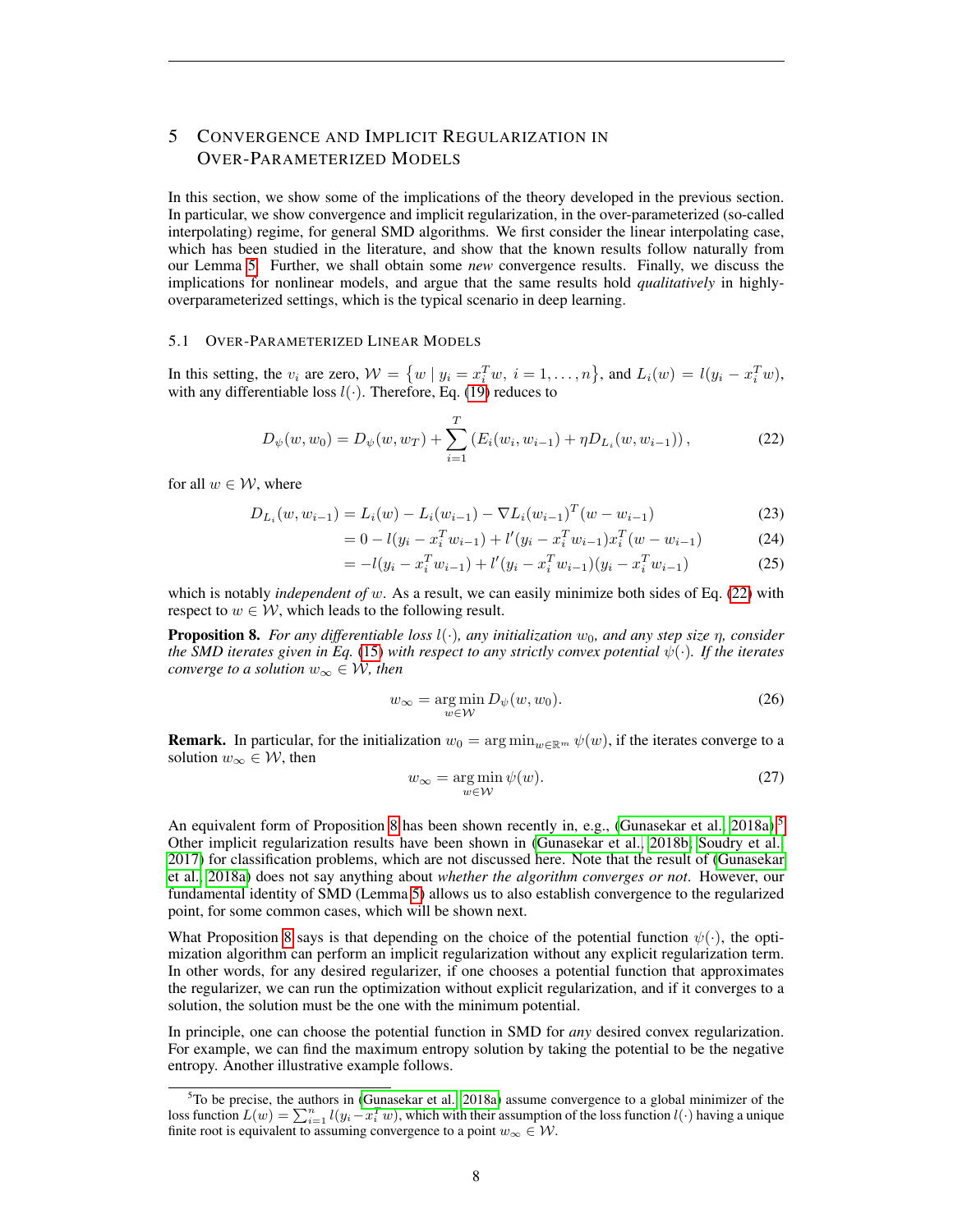Example [Compressed Sensing]: In compressed sensing, one seeks the sparsest solution to an under-determined (over-parameterized) system of linear equations. The surrogate convex problem one solves is:

$$
\min_{\text{subject to}} \quad \|w\|_1
$$
\n
$$
y_i = x_i^T w, \quad i = 1, \dots n
$$
\n
$$
(28)
$$

One cannot choose  $\psi(w) = ||w||_1$ , since it is neither differentiable nor strictly convex. However,  $\psi(w) = ||w||_{1+\epsilon}$ , for any  $\epsilon > 0$ , can be used. Figure 4 shows a compressed sensing example, with  $n = 50$ ,  $m = 100$ , and sparsity  $k = 10$ . SMD was used with a step size of  $\eta = 0.001$  and the potential function was  $\psi(\cdot) = \|\cdot\|_{1,1}$ . SMD converged to the true sparse solution after around 10,000 iterations. On this example, it was an order of magnitude faster than standard  $l_1$  optimization.



Figure 2: The training loss and actual error of stochastic mirror descent for compressed sensing. SMD recovers the actual sparse signal.

Next we establish *convergence to the regularized point* for the convex case.

<span id="page-8-0"></span>Proposition 9. *Consider the following two cases.*

- *(i)*  $l(\cdot)$  *is differentiable and convex and has a unique root at 0,*  $\psi(\cdot)$  *is strictly convex, and*  $\eta > 0$  is such that  $\psi - \eta L_i$  is convex for all *i*.
- *(ii)*  $l(\cdot)$  *is differentiable and quasi-convex,*  $l'(\cdot)$  *is zero only at zero,*  $\psi(\cdot)$  *is*  $\alpha$ -strongly convex,  $and$  0 <  $\eta \le \min_i \frac{\alpha |y_i - x_i^T w_{i-1}|}{\|x_i\|^2 |l'(y_i - x_i^T w_{i-1})|}.$

*If either (i) or (ii) holds, then for any* w0*, the SMD iterates given in Eq.* [\(15\)](#page-5-2) *converge to*

$$
w_{\infty} = \underset{w \in \mathcal{W}}{\arg \min} \, D_{\psi}(w, w_0). \tag{29}
$$

The proof is provided in Appendix [C.](#page-15-0)

#### 5.2 DISCUSSION OF HIGHLY OVER-PARAMETERIZED NONLINEAR MODELS

Let us consider the highly-overparameterized nonlinear model

$$
y_i = f(x_i, w), \quad i = 1, \dots, n, \quad w \in \mathbb{R}^m
$$
\n
$$
(30)
$$

where by highly-overparameterized we mean  $m \gg n$ . Since the model is highly over-parameterized, it is assumed that we can perfectly interpolate the data points  $(x_i, y_i)$  so that the noise  $v_i$  is zero. In this case, the set of parameter vectors that interpolate the data is given by  $W = \{w \in \mathbb{R}^m \mid y_i =$  $f(x_i, w)$ ,  $i = 1, \dots, n$ , and Eq. [\(19\)](#page-6-3), again, reduces to

$$
D_{\psi}(w, w_0) = D_{\psi}(w, w_T) + \sum_{i=1}^{T} \left( E_i(w_i, w_{i-1}) + \eta D_{L_i}(w, w_{i-1}) \right), \tag{31}
$$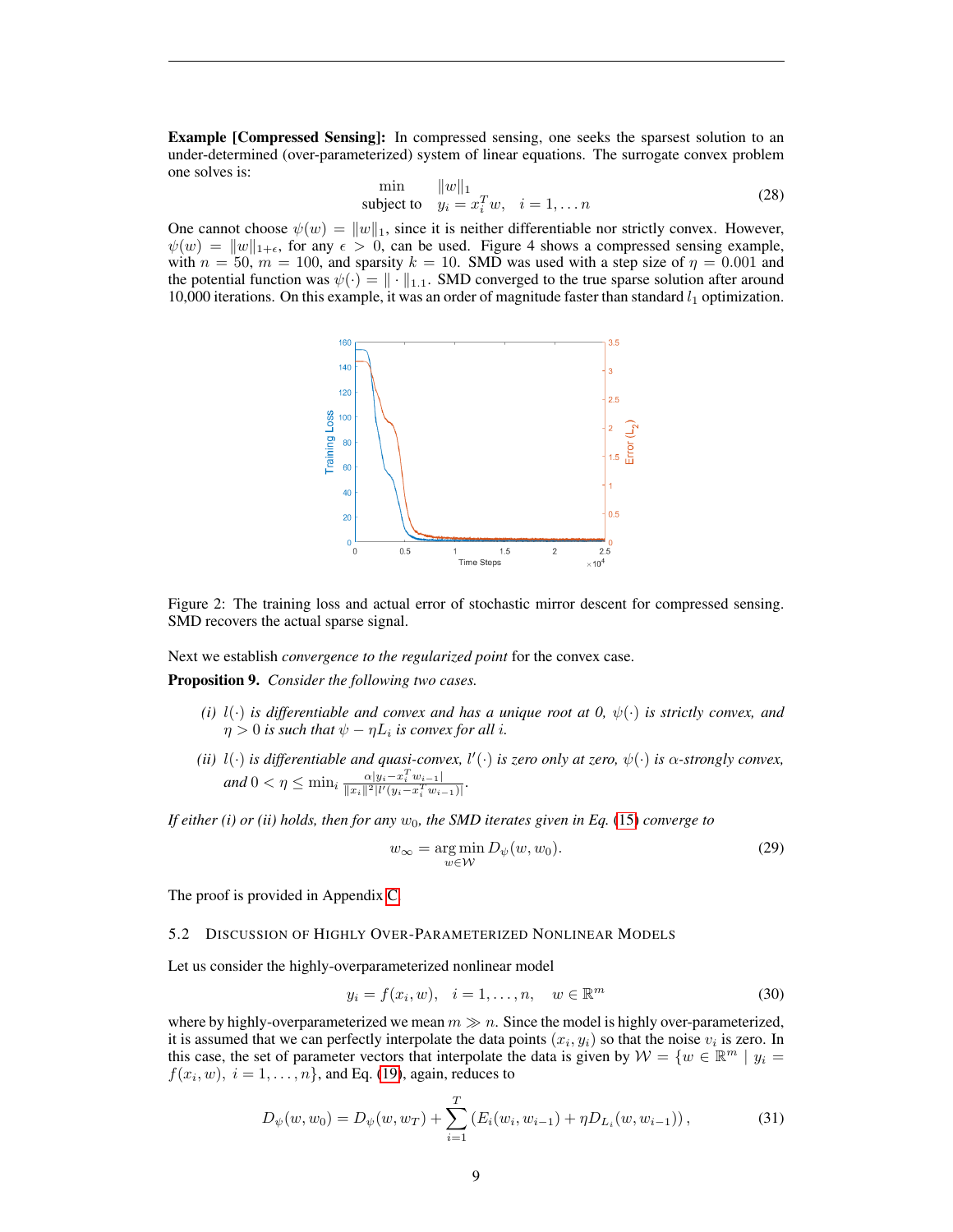for all  $w \in \mathcal{W}$ . Our proofs of convergence and implicit regularization for SGD and SMD in the linear case relied on two facts: (i)  $D_{L_i}(w, w_{i-1})$  was non-negative (this allowed us to show convergence), and (ii)  $D_{L_i}(w, w_{i-1})$  was independent of w (this allowed us to show implicit regularization). Unfortunately, neither of these hold in the nonlinear case.

However, they do hold in a *local* sense. In other words, (i)  $D_{L_i}(w, w_{i-1}) \geq 0$  for  $w_{i-1}$  "close enough" to w (see Figure [3\)](#page-9-1), and (ii)  $D_{L_i}(w, w_{i-1})$  is weakly dependent on w for  $w_{i-1}$  "close enough." (Both statements can be made precise.)



<span id="page-9-1"></span>Figure 3: Non-negativity of  $D_{L_i}(w, w_{i-1})$  for  $w_{i-1}$  "close enough" to w.

Now define

$$
w_* = \arg\min_{w \in \mathcal{W}} D_{\psi}(w, w_0). \tag{32}
$$

Then one can show the following result.

**Theorem 10.** *There exists an*  $\epsilon > 0$ , such that if  $||w_* - w_0|| < \epsilon$ , then for sufficiently small step size  $\eta > 0$ :

- *1. SMD iterates converge to a point*  $w_{\infty} \in \mathcal{W}$
- 2.  $\|w_{\infty} w_*\| = o(\epsilon)$

This shows that if the initial condition is close enough, then we have convergence to a point  $w_{\infty}$  that interpolates the data, and that  $w_{\infty}$  is an order of magnitude closer to  $w_*$  (the implicitly regularized solution) than the initial  $w_0$  was. At first glance, this result seems rather dissatisfying. It relies on  $w_0$  being close to the manifold W which appears hard to guarantee. We would now like to argue that in deep learning  $w_0$  being close to W is often the case.

In the highly-overparameterized regime,  $m \gg n$ , and so the dimension of the manifold W is  $m-n$ , which is very large. Now if the  $x_i$  are sufficiently random, then the tangent space to W at  $w_*$ will be a randomly oriented affine subspace of dimension  $m - n$ . This means that any randomly chosen  $w_0$  will whp have a very large component when projected onto W. In particular, it can be shown that  $||w_* - w_0||^2 = O(\frac{n}{m}) \cdot ||y - f(x, w)||^2$ , where  $y = \text{vec}(y_i, i = 1, ..., n)$  and  $f(x, w) = \text{vec}(f(x_i, w), i = 1, \ldots, n)$ . Thus, we may expect that, when  $m \gg n$ , the distance of any randomly chosen  $w_0$  to W will be small and so SMD will converge to a point on W that approximately performs implicit regularization.

The gist of the argument is that (i) When  $m \gg n$ , any random initial condition is "close" to the  $n - m$  dimensional solution manifold W, (ii) when  $w_0$  is "close" to  $w_*$ , then SMD converges to a point  $w_\infty \in \mathcal{W}$ , (iii)  $w_\infty$  is "an order of magnitude closer" to  $w_*$  than  $w_0$  was, and (iv) thus, when highly overparamatrized, SMD converges to a point that exhibits implicit regularization.

Of course, this was a very heuristic argument that merits a much more careful analysis. But it is suggestive of the fact that SGD and SMD, when performed on highly-overparameterized nonlinear models, as occurs in deep learning, may exhibit implicit regularization.

## <span id="page-9-0"></span>6 CONCLUDING REMARKS

We should remark that all the results stated throughout the paper extend to the case of time-varying step size  $\eta_i$ , with minimal modification. In particular, it is easy to show that in this case, the identity (the counterpart of Eq. [\(19\)](#page-6-3)) becomes

$$
D_{\psi}(w, w_0) + \sum_{i=1}^{T} \eta_i l(v_i) = D_{\psi}(w, w_T) + \sum_{i=1}^{T} \left( E_i(w_i, w_{i-1}) + \eta_i D_{L_i}(w, w_{i-1}) \right), \tag{33}
$$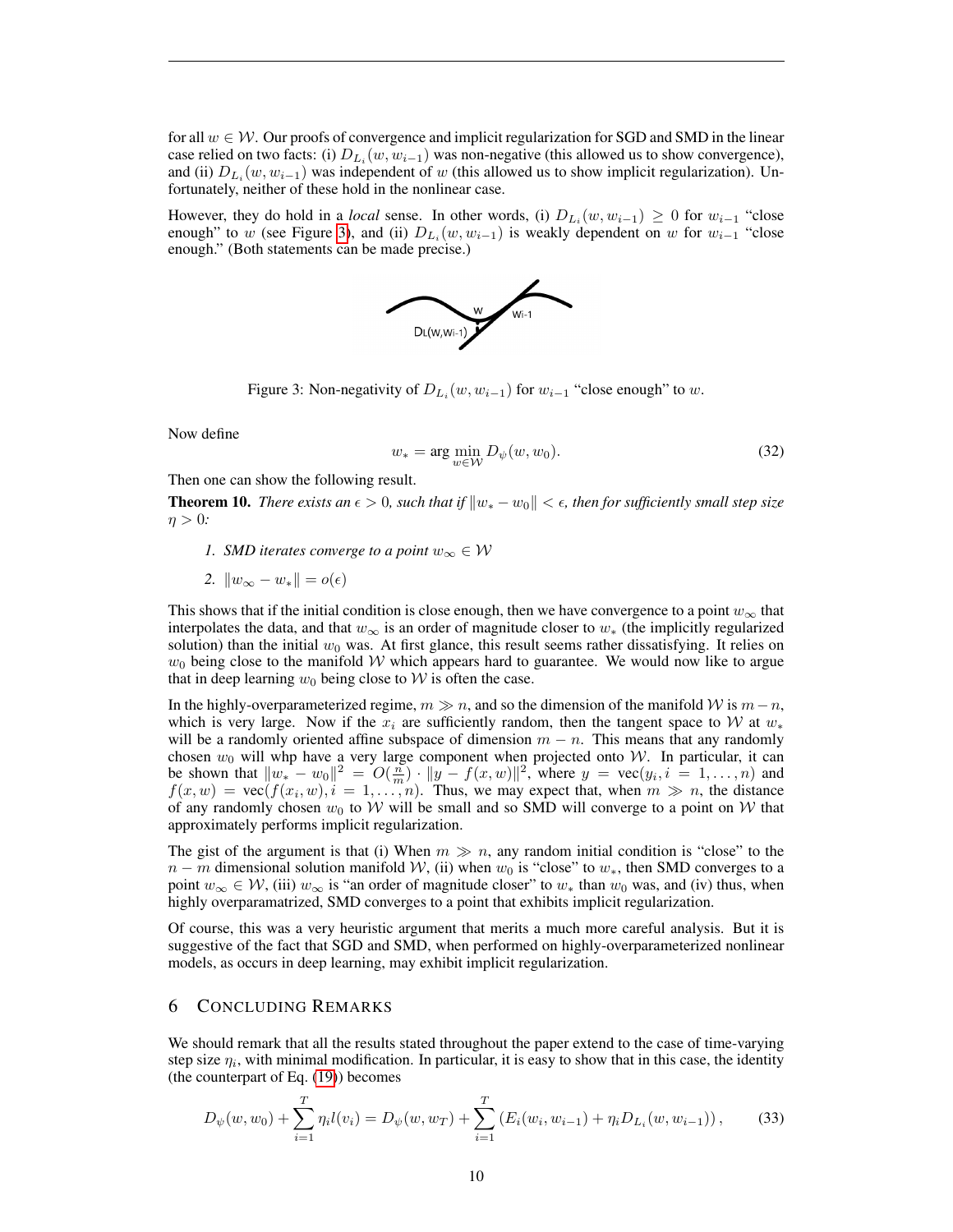where  $E_i(w_i, w_{i-1}) = D_{\psi}(w_i, w_{i-1}) - \eta_i D_{L_i}(w_i, w_{i-1}) + \eta_i L_i(w_i)$ . As a consequence, our main result will be the same as in Theorem [6,](#page-6-1) with the only difference that the small-step-size condition in this case is the convexity of  $\psi(w) - \eta_i L_i(w)$  for all i, and the SMD with time-varying step size will be the optimal solution to the following minimax problem

$$
\min_{\{w_i\}} \max_{w, \{v_i\}} \frac{D_{\psi}(w, w_T) + \sum_{i=1}^T \eta_i D_{L_i}(w, w_{i-1})}{D_{\psi}(w, w_0) + \sum_{i=1}^T \eta_i l(v_i)}.
$$
\n(34)

Similarly, the convergence and implicit regularization results can be proven under the same conditions (See Appendix [D](#page-16-0) for more details on the time-varying case).

This paper opens up a variety of important directions for future work. Most of the analysis developed here is general, in terms of the *model*, the *loss function*, and the *potential function*. Therefore, it would be interesting to study the implications of this theory for specific classes of models (such as different neural networks), specific losses, and specific mirror maps (which induce different regularization biases). Something for future work.

#### **REFERENCES**

- <span id="page-10-1"></span>Alessandro Achille and Stefano Soatto. On the emergence of invariance and disentangling in deep representations. *arXiv preprint arXiv:1706.01350*, 2017.
- <span id="page-10-8"></span>Tamer Başar and Pierre Bernhard. *H-infinity optimal control and related minimax design problems: a dynamic game approach*. Springer Science & Business Media, 2008.
- <span id="page-10-9"></span>Amir Beck and Marc Teboulle. Mirror descent and nonlinear projected subgradient methods for convex optimization. *Operations Research Letters*, 31(3):167–175, 2003.
- <span id="page-10-10"></span>Nicolo Cesa-Bianchi, Pierre Gaillard, Gabor Lugosi, and Gilles Stoltz. Mirror descent meets fixed ´ share (and feels no regret). In *Advances in Neural Information Processing Systems*, pp. 980–988, 2012.
- <span id="page-10-2"></span>Pratik Chaudhari and Stefano Soatto. Stochastic gradient descent performs variational inference, converges to limit cycles for deep networks. In *International Conference on Learning Representations*, 2018.
- <span id="page-10-0"></span>John Duchi, Elad Hazan, and Yoram Singer. Adaptive subgradient methods for online learning and stochastic optimization. *Journal of Machine Learning Research*, 12(Jul):2121–2159, 2011.
- <span id="page-10-7"></span>Bruce A Francis. *A course in H-infinity control theory*. Berlin; New York: Springer-Verlag, 1987.
- <span id="page-10-12"></span>Claudio Gentile. The robustness of the p-norm algorithms. *Machine Learning*, 53(3):265–299, 2003.
- <span id="page-10-11"></span>Adam J Grove, Nick Littlestone, and Dale Schuurmans. General convergence results for linear discriminant updates. *Machine Learning*, 43(3):173–210, 2001.
- <span id="page-10-3"></span>Suriya Gunasekar, Blake E Woodworth, Srinadh Bhojanapalli, Behnam Neyshabur, and Nati Srebro. Implicit regularization in matrix factorization. In *Advances in Neural Information Processing Systems*, pp. 6152–6160, 2017.
- <span id="page-10-4"></span>Suriya Gunasekar, Jason Lee, Daniel Soudry, and Nathan Srebro. Characterizing implicit bias in terms of optimization geometry. *arXiv preprint arXiv:1802.08246*, 2018a.
- <span id="page-10-5"></span>Suriya Gunasekar, Jason Lee, Daniel Soudry, and Nathan Srebro. Implicit bias of gradient descent on linear convolutional networks. *arXiv preprint arXiv:1806.00468*, 2018b.
- <span id="page-10-13"></span>Babak Hassibi and Thomas Kailath. Hoo optimal training algorithms and their relation to backpropagation. In *Advances in Neural Information Processing Systems 7*, pp. 191–198. 1995.
- <span id="page-10-6"></span>Babak Hassibi, Ali H. Sayed, and Thomas Kailath. Hoo optimality criteria for LMS and backpropagation. In *Advances in Neural Information Processing Systems 6*, pp. 351–358. 1994.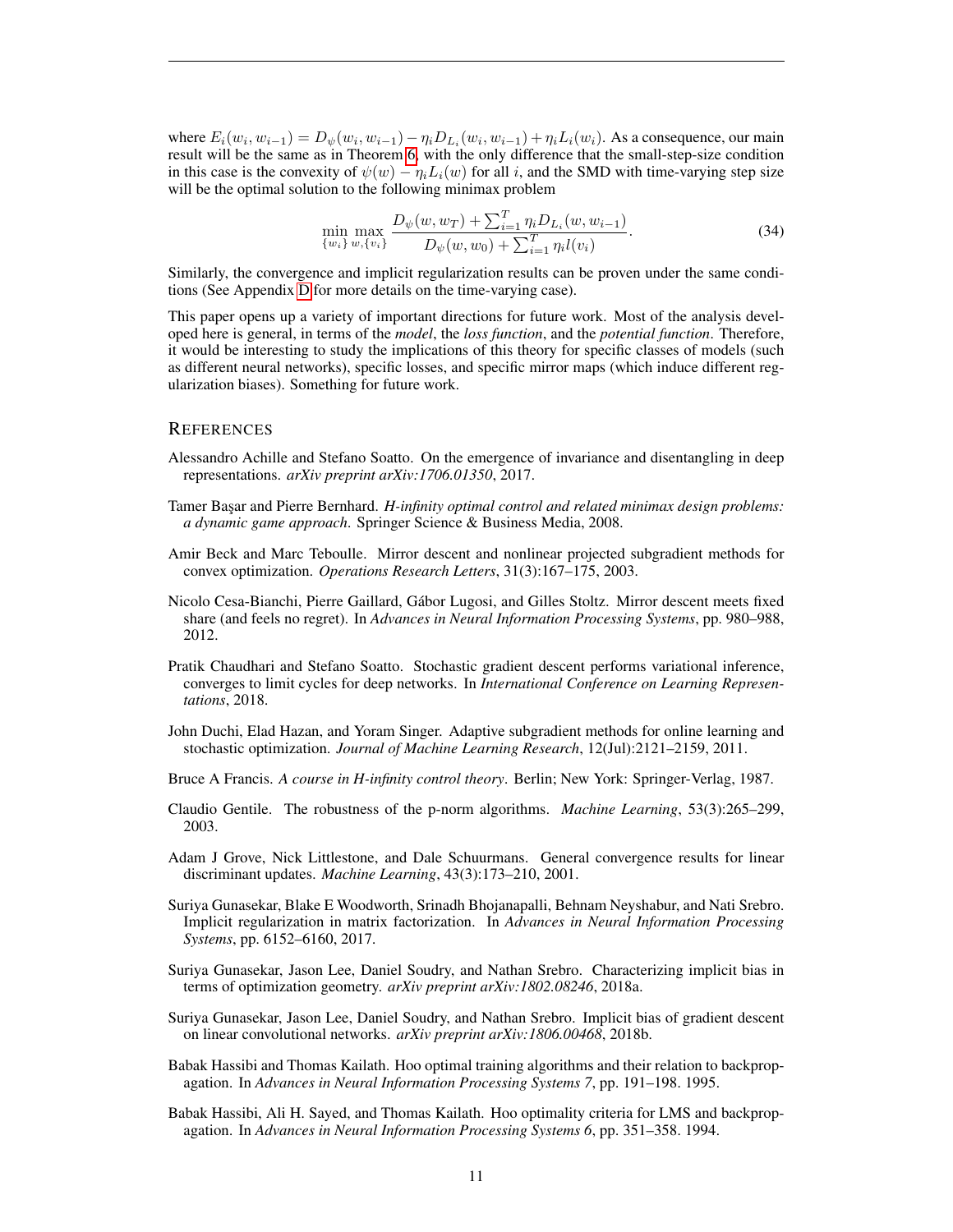- <span id="page-11-15"></span>Babak Hassibi, Ali H Sayed, and Thomas Kailath. Hoo optimality of the LMS algorithm. *IEEE Transactions on Signal Processing*, 44(2):267–280, 1996.
- <span id="page-11-13"></span>Babak Hassibi, Ali H Sayed, and Thomas Kailath. *Indefinite-Quadratic Estimation and Control: A Unified Approach to H2 and H-infinity Theories*, volume 16. SIAM, 1999.
- <span id="page-11-18"></span>Elad Hazan. Introduction to online convex optimization. *Foundations and Trends in Optimization*, 2(3-4):157–325, 2016. ISSN 2167-3888.
- <span id="page-11-5"></span>Kenji Kawaguchi. Deep learning without poor local minima. In *Advances in Neural Information Processing Systems*, pp. 586–594, 2016.
- <span id="page-11-7"></span>Diederik P Kingma and Jimmy Ba. Adam: A method for stochastic optimization. *arXiv preprint arXiv:1412.6980*, 2014.
- <span id="page-11-16"></span>Jyrki Kivinen, Manfred K Warmuth, and Babak Hassibi. The p-norm generalization of the LMS algorithm for adaptive filtering. *IEEE Transactions on Signal Processing*, 54(5):1782–1793, 2006.
- <span id="page-11-0"></span>Alex Krizhevsky, Ilya Sutskever, and Geoffrey E Hinton. Imagenet classification with deep convolutional neural networks. In *Advances in Neural Information Processing Systems*, pp. 1097–1105, 2012.
- <span id="page-11-1"></span>Yann LeCun, Yoshua Bengio, and Geoffrey Hinton. Deep learning. *Nature*, 521(7553):436, 2015.
- <span id="page-11-6"></span>Jason D Lee, Max Simchowitz, Michael I Jordan, and Benjamin Recht. Gradient descent only converges to minimizers. In *Conference on Learning Theory*, pp. 1246–1257, 2016.
- <span id="page-11-11"></span>Cong Ma, Kaizheng Wang, Yuejie Chi, and Yuxin Chen. Implicit regularization in nonconvex statistical estimation: Gradient descent converges linearly for phase retrieval, matrix completion and blind deconvolution. *arXiv preprint arXiv:1711.10467*, 2017.
- <span id="page-11-4"></span>Siyuan Ma, Raef Bassily, and Mikhail Belkin. The power of interpolation: Understanding the effectiveness of SGD in modern over-parametrized learning. In *Proceedings of the 35th International Conference on Machine Learning*, volume 80, pp. 3325–3334. PMLR, 2018.
- <span id="page-11-2"></span>Volodymyr Mnih, Koray Kavukcuoglu, David Silver, Andrei A Rusu, Joel Veness, Marc G Bellemare, Alex Graves, Martin Riedmiller, Andreas K Fidjeland, Georg Ostrovski, et al. Human-level control through deep reinforcement learning. *Nature*, 518(7540):529, 2015.
- <span id="page-11-19"></span>Arkadii Nemirovskii, David Borisovich Yudin, and Edgar Ronald Dawson. Problem complexity and method efficiency in optimization. 1983.
- <span id="page-11-10"></span>Behnam Neyshabur, Ryota Tomioka, Ruslan Salakhutdinov, and Nathan Srebro. Geometry of optimization and implicit regularization in deep learning. *arXiv preprint arXiv:1705.03071*, 2017.
- <span id="page-11-17"></span>Shai Shalev-Shwartz. Online learning and online convex optimization. *Foundations and Trends in Machine Learning*, 4(2):107–194, 2012. ISSN 1935-8237.
- <span id="page-11-8"></span>Ravid Shwartz-Ziv and Naftali Tishby. Opening the black box of deep neural networks via information. *arXiv preprint arXiv:1703.00810*, 2017.
- <span id="page-11-3"></span>David Silver, Aja Huang, Chris J Maddison, Arthur Guez, Laurent Sifre, George Van Den Driessche, Julian Schrittwieser, Ioannis Antonoglou, Veda Panneershelvam, Marc Lanctot, et al. Mastering the game of go with deep neural networks and tree search. *Nature*, 529(7587):484–489, 2016.
- <span id="page-11-14"></span>Dan Simon. *Optimal state estimation: Kalman, H infinity, and nonlinear approaches*. John Wiley & Sons, 2006.
- <span id="page-11-9"></span>Mahdi Soltanolkotabi, Adel Javanmard, and Jason D Lee. Theoretical insights into the optimization landscape of over-parameterized shallow neural networks. *arXiv preprint arXiv:1707.04926*, 2017.
- <span id="page-11-12"></span>Daniel Soudry, Elad Hoffer, Mor Shpigel Nacson, Suriya Gunasekar, and Nathan Srebro. The implicit bias of gradient descent on separable data. *arXiv preprint arXiv:1710.10345*, 2017.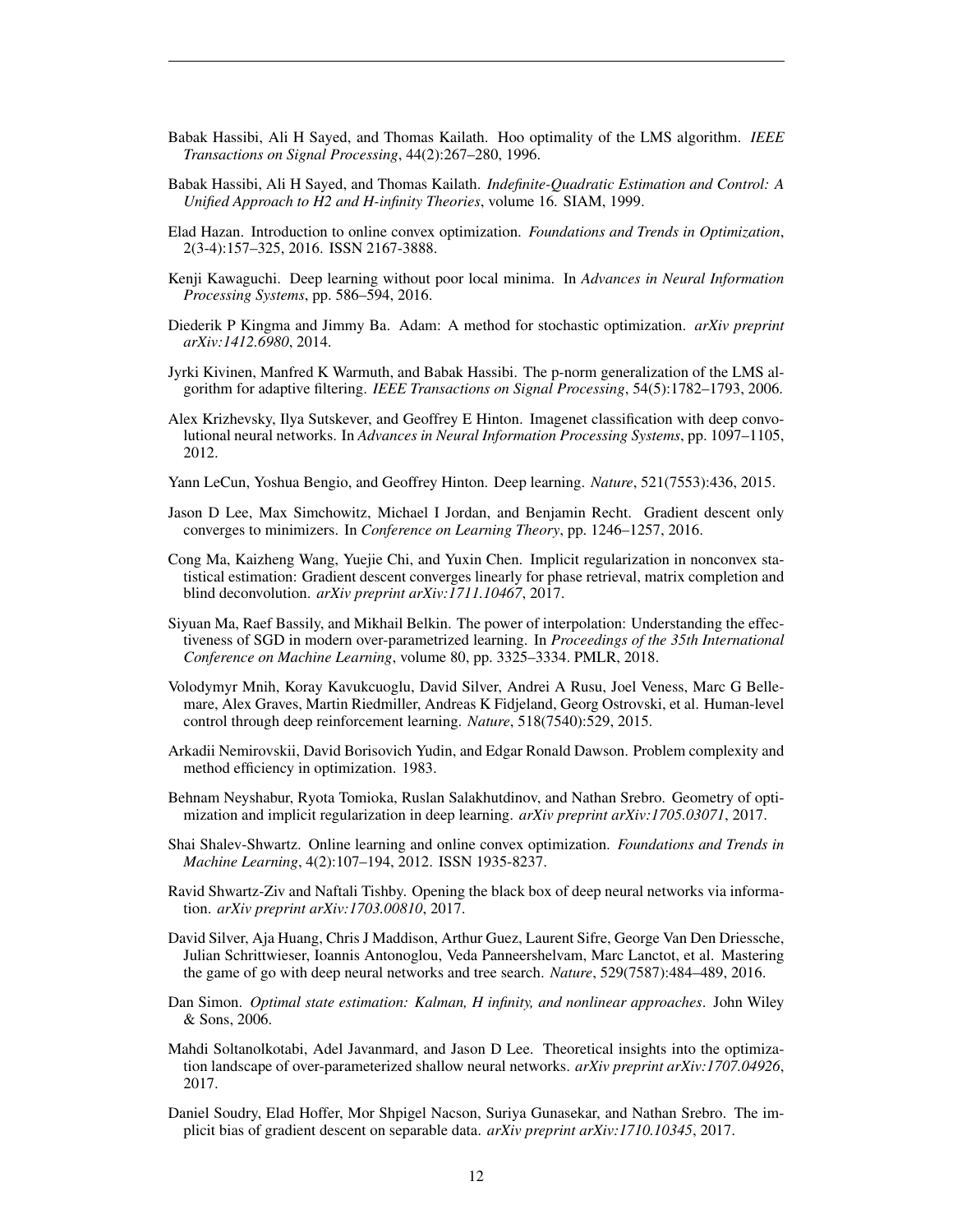- <span id="page-12-2"></span>Tijmen Tieleman and Geoffrey Hinton. Lecture 6.5-rmsprop: Divide the gradient by a running average of its recent magnitude. *COURSERA: Neural networks for machine learning*, 4(2):26– 31, 2012.
- <span id="page-12-3"></span>Ashia C Wilson, Rebecca Roelofs, Mitchell Stern, Nati Srebro, and Benjamin Recht. The marginal value of adaptive gradient methods in machine learning. In *Advances in Neural Information Processing Systems*, pp. 4151–4161, 2017.
- <span id="page-12-0"></span>Yonghui Wu, Mike Schuster, Zhifeng Chen, Quoc V Le, Mohammad Norouzi, Wolfgang Macherey, Maxim Krikun, Yuan Cao, Qin Gao, Klaus Macherey, et al. Google's neural machine translation system: Bridging the gap between human and machine translation. *arXiv preprint arXiv:1609.08144*, 2016.
- <span id="page-12-1"></span>Chiyuan Zhang, Samy Bengio, Moritz Hardt, Benjamin Recht, and Oriol Vinyals. Understanding deep learning requires rethinking generalization. *arXiv preprint arXiv:1611.03530*, 2016.
- <span id="page-12-4"></span>Zhengyuan Zhou, Panayotis Mertikopoulos, Nicholas Bambos, Stephen Boyd, and Peter W Glynn. Stochastic mirror descent in variationally coherent optimization problems. In *Advances in Neural Information Processing Systems*, pp. 7043–7052, 2017.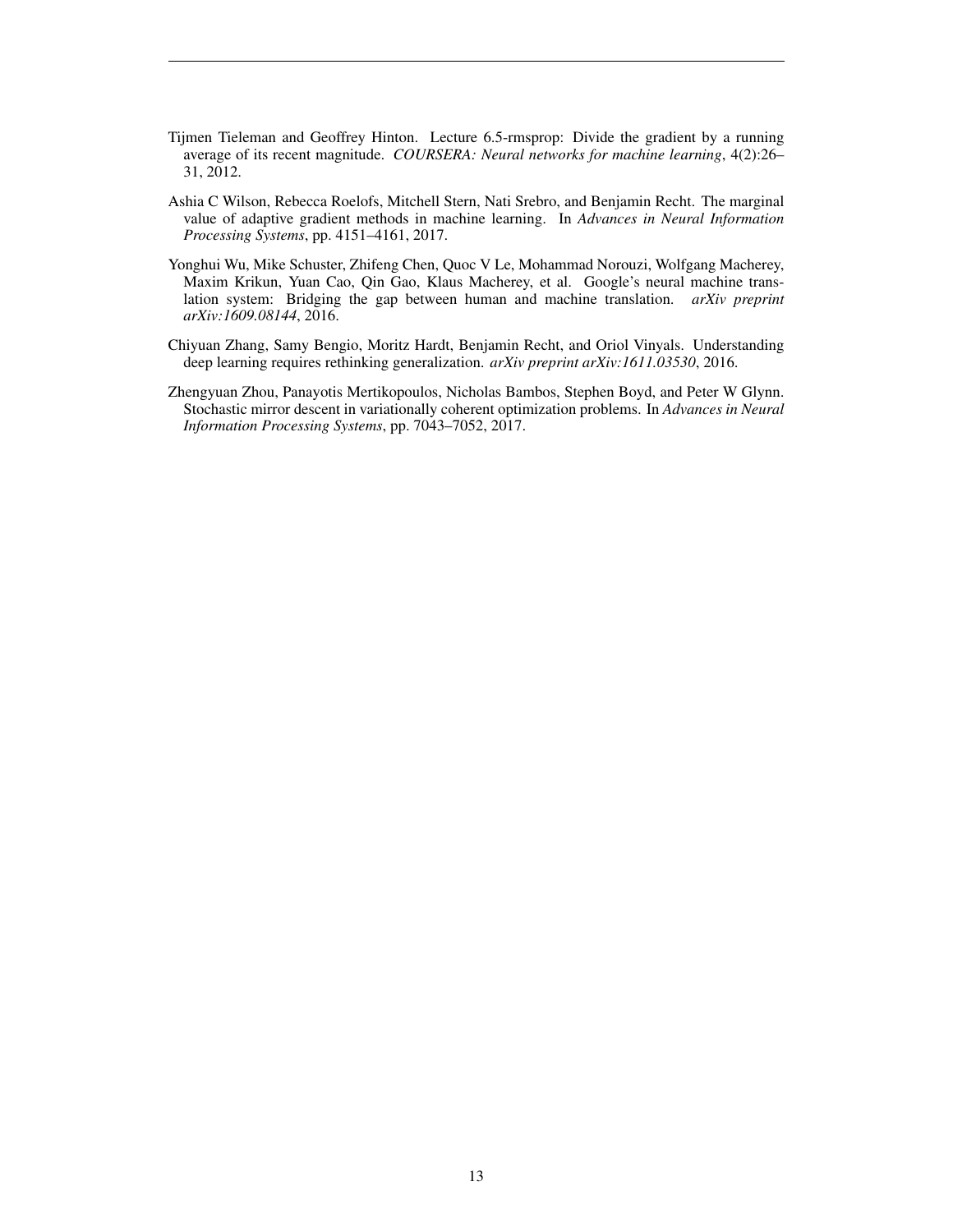# Supplementary Material

### <span id="page-13-0"></span>A PROOF OF LEMMA [4](#page-5-4)

*Proof.* Let us start by expanding the Bregman divergence  $D_{\psi}(w, w_i)$  based on its definition

$$
D_{\psi}(w, w_i) = \psi(w) - \psi(w_i) - \nabla \psi(w_i)^T (w - w_i).
$$

By plugging the SMD update rule  $\nabla \psi(w_i) = \nabla \psi(w_{i-1}) - \eta \nabla L_i(w_{i-1})$  into this, we can write it as

$$
D_{\psi}(w, w_i) = \psi(w) - \psi(w_i) - \nabla \psi(w_{i-1})^T (w - w_i) + \eta \nabla L_i (w_{i-1})^T (w - w_i).
$$
 (35)

Using the definition of Bregman divergence for  $(w, w_{i-1})$  and  $(w_i, w_{i-1})$ , i.e.,  $D_{\psi}(w, w_{i-1}) =$  $\psi(w) - \psi(w_{i-1}) - \nabla \psi(w_{i-1})^T(w - w_{i-1})$  and  $D_{\psi}(w_i, w_{i-1}) = \psi(w_i) - \psi(w_{i-1}) - \nabla \psi(w_{i-1})$  $\nabla \psi(w_{i-1})^T (w_i - w_{i-1})$ , we can express this as

$$
D_{\psi}(w, w_{i}) = D_{\psi}(w, w_{i-1}) + \psi(w_{i-1}) + \nabla \psi(w_{i-1})^{T} (w - w_{i-1}) - \psi(w_{i})
$$
  
\n
$$
- \nabla \psi(w_{i-1})^{T} (w - w_{i}) + \eta \nabla L_{i}(w_{i-1})^{T} (w - w_{i}) \quad (36)
$$
  
\n
$$
= D_{\psi}(w, w_{i-1}) + \psi(w_{i-1}) - \psi(w_{i}) + \nabla \psi(w_{i-1})^{T} (w_{i} - w_{i-1})
$$
  
\n
$$
+ \eta \nabla L_{i}(w_{i-1})^{T} (w - w_{i}) \quad (37)
$$
  
\n
$$
D_{\psi}(w, w_{i-1}) = D_{\psi}(w, w_{i-1}) + \eta \nabla L_{i}(w_{i-1})^{T} (w - w_{i}) \quad (38)
$$

$$
= D_{\psi}(w, w_{i-1}) - D_{\psi}(w_i, w_{i-1}) + \eta \nabla L_i(w_{i-1})^T (w - w_i).
$$
\n(38)

Expanding the last term using  $w - w_i = (w - w_{i-1}) - (w_i - w_{i-1})$ , and following the definition of  $D_{L_i}(.,.)$  from [\(16\)](#page-5-5) for  $(w, w_{i-1})$  and  $(w_i, w_{i-1})$ , we have

$$
D_{\psi}(w, w_{i}) = D_{\psi}(w, w_{i-1}) - D_{\psi}(w_{i}, w_{i-1}) + \eta \nabla L_{i}(w_{i-1})^{T} (w - w_{i-1}) - \eta \nabla L_{i}(w_{i-1})^{T} (w_{i} - w_{i-1}) \quad (39)
$$
  
= 
$$
D_{\psi}(w, w_{i-1}) - D_{\psi}(w_{i}, w_{i-1}) + \eta (L_{i}(w) - L_{i}(w_{i-1}) - D_{L_{i}}(w, w_{i-1})) - \eta (L_{i}(w_{i}) - L_{i}(w_{i-1}) - D_{L_{i}}(w, w_{i-1})) \quad (40)
$$

$$
= D_{\psi}(w, w_{i-1}) - D_{\psi}(w_i, w_{i-1}) + \eta \left( L_i(w) - D_{L_i}(w, w_{i-1}) \right) - \eta \left( L_i(w_i) - D_{L_i}(w, w_{i-1}) \right) - \eta \left( L_i(w_i) - D_{L_i}(w, w_{i-1}) \right) \tag{41}
$$

Defining  $E_i(w_i, w_{i-1}) := D_{\psi}(w_i, w_{i-1}) - \eta D_{L_i}(w_i, w_{i-1}) + \eta L_i(w_i)$ , we can write the above equality as

$$
D_{\psi}(w, w_i) = D_{\psi}(w, w_{i-1}) - E_i(w_i, w_{i-1}) + \eta \left( L_i(w) - D_{L_i}(w, w_{i-1}) \right). \tag{42}
$$

Notice that for any model class with additive noise, and any loss function  $L<sub>i</sub>$  that depends only on the residual (i.e. the difference between the prediction and the true label), the term  $L_i(w)$  depends only on the noise term, for any "true" parameter w. In other words, for all w that satisfy  $y_i =$  $f(x_i, w) + v_i$ , we have  $L_i(w) = l(y_i - f(x_i, w)) = l(y_i - (y_i - v_i)) = l(v_i)$ . Finally, reordering the terms leads to

$$
D_{\psi}(w, w_i) + \eta D_{L_i}(w, w_{i-1}) + E_i(w_i, w_{i-1}) = D_{\psi}(w, w_{i-1}) + \eta l(v_i),
$$
\n(43)

 $\Box$ 

which concludes the proof.

# <span id="page-13-1"></span>B PROOF OF THEOREM [6](#page-6-1)

*Proof.* We prove the theorem in two parts. First, we show that the value of the minimax is at least 1. Then we prove that the values is at most 1, and is achieved by stochastic mirror descent for small enough step size.

1. Consider the maximization problem

$$
\max_{w, \{v_i\}} \frac{D_{\psi}(w, w_T) + \eta \sum_{i=1}^T D_{L_i}(w, w_{i-1})}{D_{\psi}(w, w_0) + \eta \sum_{i=1}^T l(v_i)}.
$$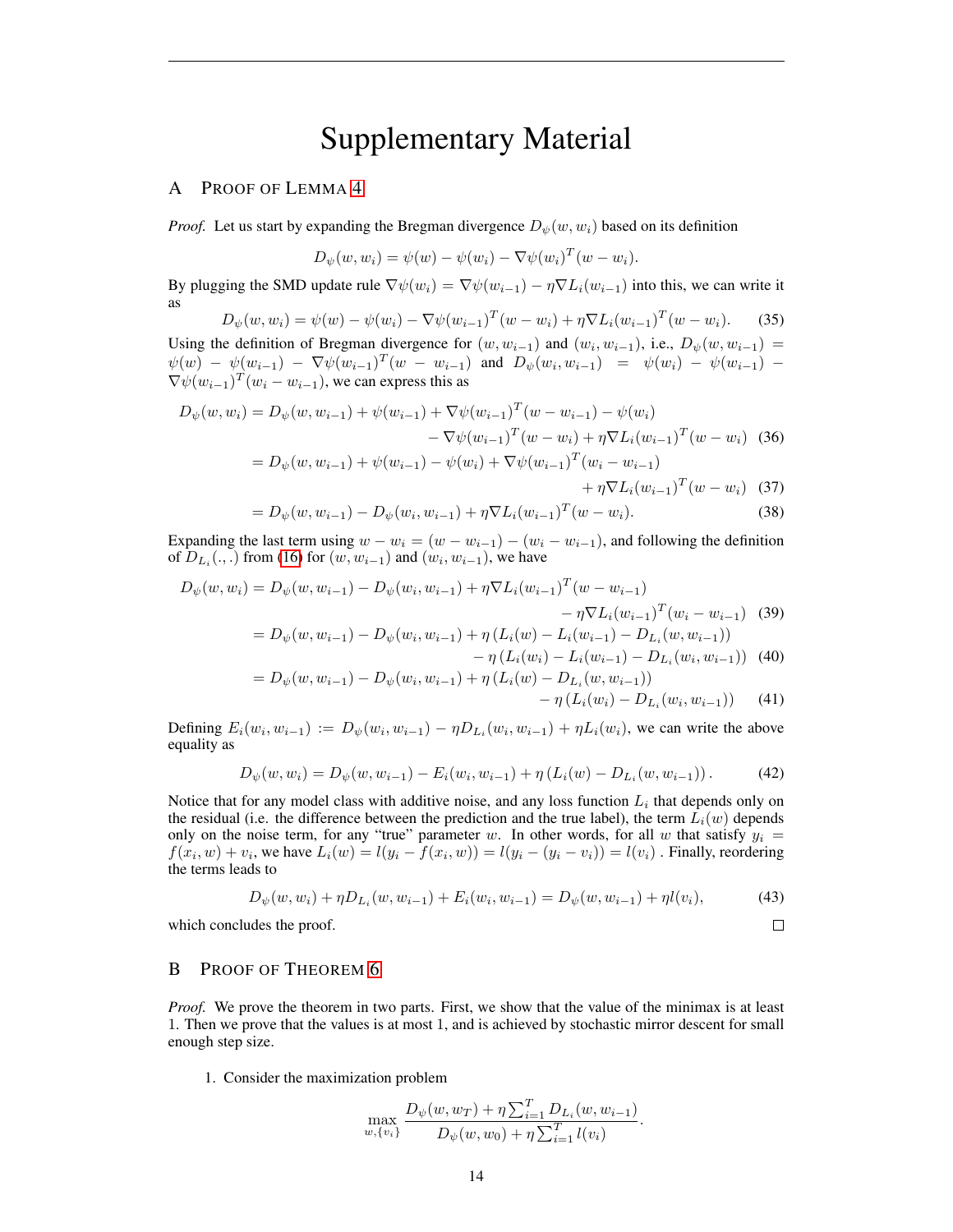Clearly, the optimal solution and the optimal values of this problem can, and will, be a function of  $\{w_i\}$ . Similarly, we can also choose feasible points that depend on  $\{w_i\}$ . Any choice of a feasible point  $(\hat{w}, {\hat{v}_i})$  gives a lower bound on the value of the problem. Before choosing a feasible point, let us first expand the  $D_{L_i}(w, w_{i-1})$  term in the numerator, according to its definition.

$$
D_{L_i}(w, w_{i-1}) = l(v_i) - l(y_i - f_i(w_{i-1})) + l'(y_i - f_i(w_{i-1})) \nabla f(w_{i-1})^T (w - w_{i-1}), \tag{44}
$$

where we have used the fact that  $l(y_i - f_i(w)) = l(v_i)$  for all consistent w, in the first term. Now, we choose a feasible point as follows

<span id="page-14-2"></span>
$$
\hat{v}_i = f_i(w_{i-1}) - f_i(\hat{w}),\tag{45}
$$

where  $\hat{w}$  is the choice of w, as will be described soon. The reason for choosing this value for the noise is that it "fools" the estimator by making its loss on the corresponding data point zero. In other words, for this choice, we have

$$
D_{L_i}(w, w_{i-1}) = l(\hat{v}_i) - l(0) + l'(0)\nabla f(w_{i-1})^T(\hat{w} - w_{i-1})
$$
  
=  $l(\hat{v}_i)$ 

because  $l(0) = l'(0) = 0$ . It should be clear at this point that this choice makes the second terms in the numerator and the denominator equal, independent of the choice of  $\hat{w}$ . What remains to do, in order to show the 1 lower-bound, is to take care of the other two terms, i.e.,  $D_{\psi}(w, w_T)$  and  $D_{\psi}(w, w_0)$ . As we would like to make the ratio equal to one, we would like to have  $D_{\psi}(w, w_T) = D_{\psi}(w, w_0)$ , which is equivalent to having

$$
\psi(w) - \psi(w_T) - \nabla \psi(w_T)^T (w - w_T) = \psi(w) - \psi(w_0) - \nabla \psi(w_0)^T (w - w_0)
$$

which is, in turn, equivalent to

<span id="page-14-0"></span>
$$
(\nabla \psi(w_T) - \nabla \psi(w_0))^T w = -\psi(w_T) + \psi(w_0) + \nabla \psi(w_T)^T w_T - \nabla \psi(w_0)^T w_0.
$$
 (46)

Since  $\nabla \psi$  is an invertible function,  $\nabla \psi(w_T) - \nabla \psi(w_0) \neq 0$ , if  $w_T \neq w_0$ . Therefore, the above equation has a solution for w, if  $w_T \neq w_0$ . As a result, choosing  $\hat{w}$  to be a solution to [\(46\)](#page-14-0) makes  $D_{\psi}(\hat{w}, w_T) = D_{\psi}(\hat{w}, w_0)$ , if  $w_T \neq w_0$ . For the case when  $w_T = w_0$ , it is trivial that  $D_{\psi}(\hat{w}, w_T) = D_{\psi}(\hat{w}, w_0)$  for any choice of  $\hat{w}$ . In this case, we only need to choose  $\hat{w}$  to be different from  $w_0$ , to avoid making the ratio  $\frac{0}{0}$ . Hence, we have the following choice

<span id="page-14-1"></span>
$$
\hat{w} = \begin{cases}\n\text{a solution of (46)} & \text{for } w_T \neq w_0 \\
w_0 + \delta w & \text{for some } \delta w \neq 0 \quad \text{for } w_T = w_0\n\end{cases}
$$
\n(47)

Choosing the feasible point  $\hat{w}$ ,  $\{v_i\}$  according to [\(47\)](#page-14-1) and [\(45\)](#page-14-2) leads to

$$
\max_{w,\{v_i\}} \frac{D_{\psi}(w, w_T) + \eta \sum_{i=1}^T D_{Li}(w, w_{i-1})}{D_{\psi}(w, w_0) + \eta \sum_{i=1}^T l(v_i)} \ge \frac{D_{\psi}(\hat{w}, w_T) + \eta \sum_{i=1}^T l(f_i(w_{i-1}) - f_i(\hat{w}))}{D_{\psi}(\hat{w}, w_0) + \eta \sum_{i=1}^T l(f_i(w_{i-1}) - f_i(\hat{w}))}.
$$
\n(48)

Taking the minimum of both sides with respect to  $\{w_i\}$ , we have

$$
\min_{\{w_i\}} \max_{w, \{v_i\}} \frac{D_{\psi}(w, w_T) + \eta \sum_{i=1}^T D_{Li}(w, w_{i-1})}{D_{\psi}(w, w_0) + \eta \sum_{i=1}^T l(v_i)} \ge \min_{\{w_i\}} \frac{D_{\psi}(\hat{w}, w_T) + \eta \sum_{i=1}^T l(f_i(w_{i-1}) - f_i(\hat{w}))}{D_{\psi}(\hat{w}, w_0) + \eta \sum_{i=1}^T l(f_i(w_{i-1}) - f_i(\hat{w}))} = 1. \tag{49}
$$

The equality to 1 comes from the fact the that the optimal solution of the minimization either has  $w_T^* = w_0$  or  $w_T^* \neq w_0$ , and in both cases the ratio is equal to 1.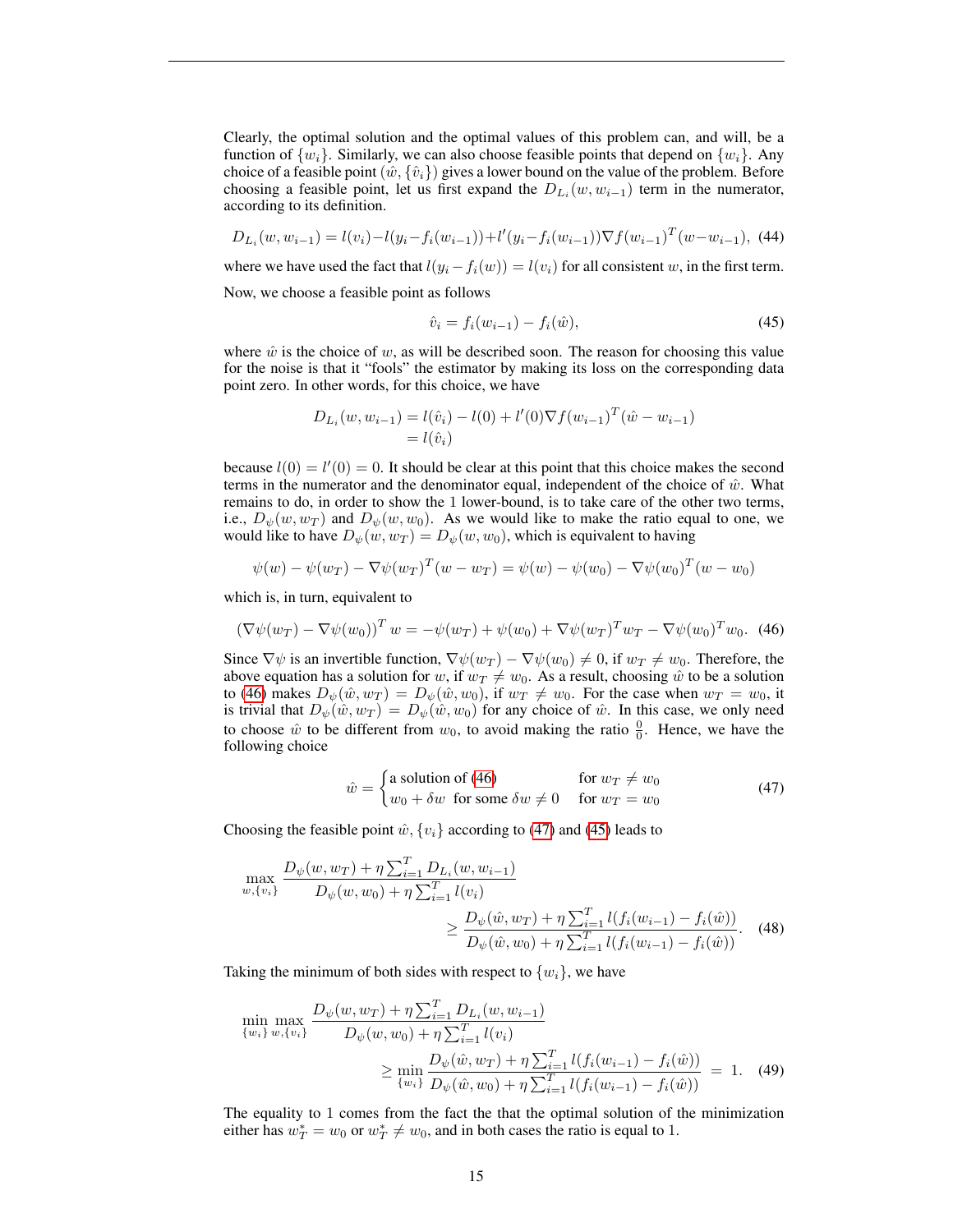2. Now we prove that, under the small step size condition (convexity of  $\psi(w) - \eta L_i(w)$  for all  $i$ ), SMD makes the minimax value at most 1, which means that it is indeed an optimal solution. Recall from Lemma [5](#page-6-0) that

$$
D_{\psi}(w, w_0) + \eta \sum_{i=1}^{T} l(v_i) = D_{\psi}(w, w_T) + \sum_{i=1}^{T} E_i(w_i, w_{i-1}) + \eta \sum_{i=1}^{T} D_{L_i}(w, w_{i-1}),
$$

where

$$
E_i(w_i, w_{i-1}) = D_{\psi}(w_i, w_{i-1}) - \eta D_{L_i}(w_i, w_{i-1}) + \eta L_i(w_i).
$$

It is easy to check that when  $\psi(w) - \eta L_i(w)$  is convex,  $D_{\psi}(w_i, w_{i-1}) - \eta D_{L_i}(w_i, w_{i-1})$ is in fact a Bregman divergence (i.e. the Bregman divergence with respect to the potential  $\psi(w) - \eta L_i(w)$ , and therefore it is nonnegative for any  $w_i$  and  $w_{i-1}$ . Furthermore, we know that the loss  $L_i(w_i)$  is also nonnegative for all  $w_i$ . It follows that  $E_i(w_i, w_{i-1})$  is nonnegative for all values of  $w_i, w_{i-1}$  and i. As a result, we have the following bound.

$$
D_{\psi}(w, w_0) + \eta \sum_{i=1}^{T} l(v_i) \ge D_{\psi}(w, w_T) + \eta \sum_{i=1}^{T} D_{L_i}(w, w_{i-1}).
$$
 (50)

Since the Bregman divergence  $D_{\psi}(w, w_0)$  and the loss  $l(v_i)$  are nonnegative, the left-hand side expression is nonnegative, and it follows that

$$
\frac{D_{\psi}(w, w_T) + \eta \sum_{i=1}^{T} D_{L_i}(w, w_{i-1})}{D_{\psi}(w, w_0) + \eta \sum_{i=1}^{T} l(v_i)} \le 1.
$$
\n(51)

 $\Box$ 

In fact, this means that independent of the choice of the maximizer (i.e. for all  $\{v_i\}$  and  $w$ ), as long as the step size condition is met, SMD makes the ratio less than or equal to 1.

Combining the results of 1 and 2 above concludes the proof.

#### B.1 PROOF OF THEOREM [3](#page-4-2)

*Proof.* This result is a special case of Theorem [6,](#page-6-1) which was proven above. In this case,  $\psi(w) = \frac{1}{2} ||w||^2$ ,  $f(x_i, w) = x_i^T w$ , and  $l(z) = \frac{1}{2} z^2$ . Therefore,  $D_{\psi}(w, w_T) = \frac{1}{2} ||w - w_T||^2$ ,  $D_{\psi}(w, w_0) =$  $\frac{1}{2}||w-w_0||^2$ ,  $D_{L_i}(w, w_{i-1}) = \frac{1}{2}(x_i^T w - x_i^T w_{i-1})^2$ , and  $l(v_i) = \frac{1}{2}v_i^2$ , which leads to the result.

## <span id="page-15-0"></span>C PROOF OF PROPOSITION [9](#page-8-0)

*Proof.* To prove convergence, we appeal again to Equation [\(22\)](#page-7-1), i.e.

<span id="page-15-1"></span>
$$
D_{\psi}(w, w_0) = D_{\psi}(w, w_T) + \sum_{i=1}^{T} \left( E_i(w_i, w_{i-1}) + \eta D_{L_i}(w, w_{i-1}) \right), \tag{52}
$$

for all  $w \in \mathcal{W}$ . We prove the two cases separately.

1. The proof of case (i) is straightforward. When  $l(\cdot)$  is differentiable and convex,  $L_i$  is also convex, and therefore  $D_{L_i}(w, w_{i-1})$  is nonnegative. Moreover, when  $\psi - \eta L_i$  is convex,  $E_i(w_i, w_{i-1})$  is also nonnegative. Therefore, the entire summand in Eq. [\(52\)](#page-15-1) is nonnegative, and has to go to zero for  $i \to \infty$ . That is because as  $T \to \infty$ , the sum should remain bounded, i.e.,  $\sum_{i=1}^{\infty} (E_i(w_i, w_{i-1}) + \eta D_{L_i}(w, w_{i-1})) \leq D_{\psi}(w, w_0)$ . As a result of the non-negativity of both terms in the sum, we have both  $E_i(w_i, w_{i-1}) \to 0$ and  $D_{L_i}(w, w_{i-1}) \to 0$  as  $i \to \infty$ , which imply  $L_i(w_{i-1}) \to 0$ . This implies that the updates in [\(15\)](#page-5-2) vanish and we get convergence, i.e.,  $w \to w_{\infty}$ . Further, again because  $L_i(w_{i-1}) \to 0$ , and 0 is the unique root of  $l(\cdot)$ , all the data point are being fit, which means  $w_{\infty} \in \mathcal{W}$ .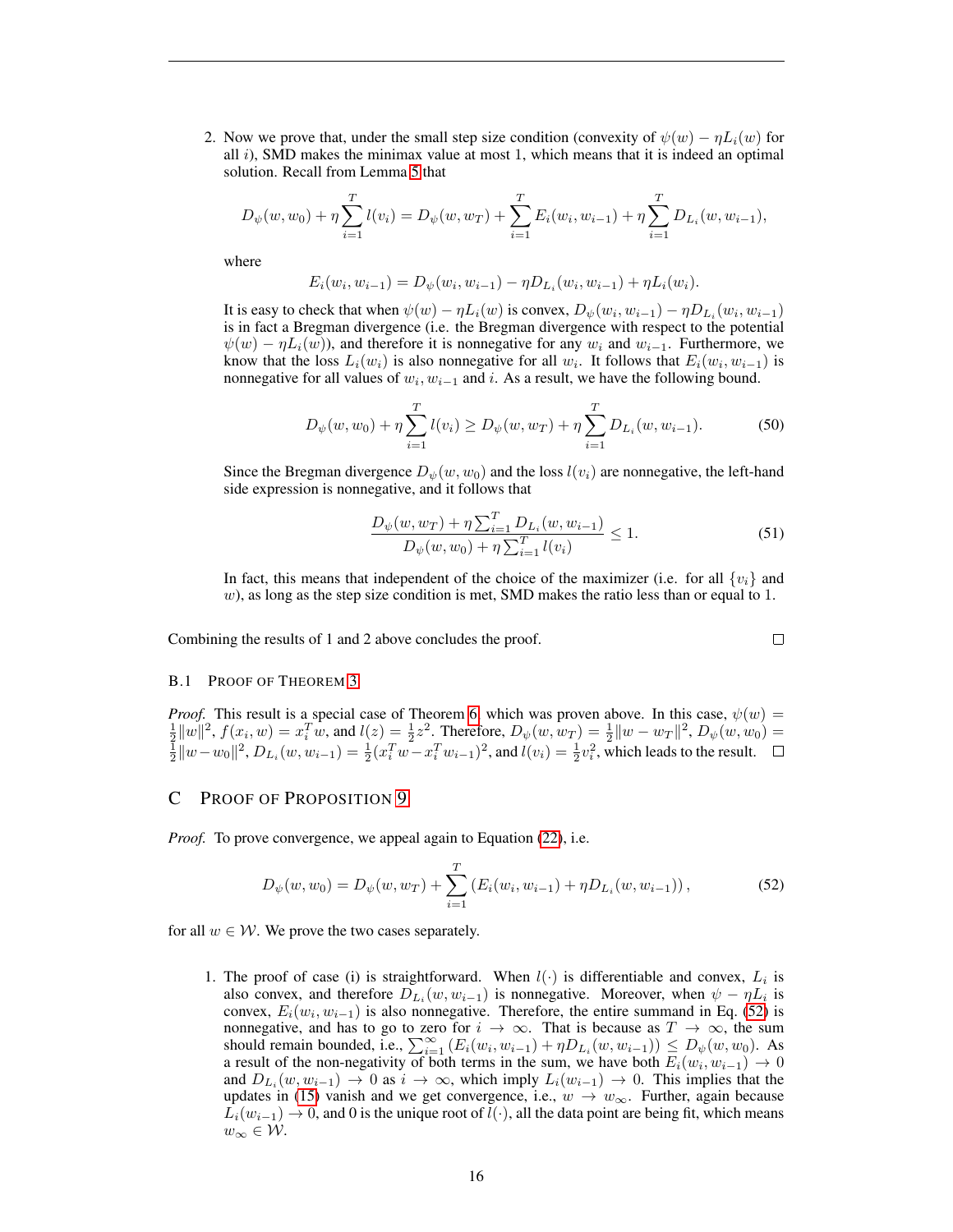2. To prove case (ii), note that we have

$$
D_{L_i}(w, w_{i-1}) = L_i(w) - L_i(w_{i-1}) - \nabla L_i(w_{i-1})^T (w - w_{i-1})
$$
\n(53)

$$
= 0 - l(y_i - x_i^T w_{i-1}) + l'(y_i - x_i^T w_{i-1}) x_i^T (w - w_{i-1}) \tag{54}
$$

$$
= -l(y_i - x_i^T w_{i-1}) + l'(y_i - x_i^T w_{i-1})(y_i - x_i^T w_{i-1}),
$$
 (55)

and

$$
E_i(w_i, w_{i-1}) = D_{\psi}(w_i, w_{i-1}) - \eta D_{L_i}(w_i, w_{i-1}) + \eta L_i(w_i)
$$
\n(56)

$$
= D_{\psi}(w_i, w_{i-1}) + \eta \left( L_i(w_{i-1}) + \nabla L_i(w_{i-1})^T (w_i - w_{i-1}) \right)
$$
(57)

$$
= D_{\psi}(w_i, w_{i-1}) + \eta \left( l(y_i - x_i^T w_{i-1}) - l'(y_i - x_i^T w_{i-1}) x_i^T (w_i - w_{i-1}) \right)
$$
\n(58)

It follows from [\(55\)](#page-16-1) and [\(58\)](#page-16-2) that the summand in Equation [\(52\)](#page-15-1) is

$$
E_i(w_i, w_{i-1}) + \eta D_{L_i}(w, w_{i-1}) = D_{\psi}(w_i, w_{i-1}) + \eta l'(y_i - x_i^T w_{i-1})(y_i - x_i^T w_i).
$$
\n(59)

The first term is a Bregman divergence, and is therefore nonnegative. In order to establish convergence, one needs to argue that the second term is nonnegative as well, so that the summand goes to zero as  $i \to \infty$ . Since  $l(\cdot)$  is increasing for positive values and decreasing for negative values, it is enough to show that  $y_i - x_i^T w_{i-1}$  and  $y_i - x_i^T w_i$  have the same sign, in order to establish nonnegativity. It is not hard to see that if the distance between the two points is less than or equal to the distance of  $y_i - x_i^T w_i$  from the origin, then the signs are the same. In other words, if  $|(y_i - x_i^T w_i) - (y_i - x_i^T w_{i-1})| = |x_i^T (w_i - w_{i-1})| \le |y_i - x_i^T w_{i-1}|$ , then the sign are the same.

Note that by the definition of  $\alpha$ -strong convexity of  $\psi(\cdot)$ , we have

$$
(\nabla \psi(w_i) - \nabla \psi(w_{i-1}))^T (w_i - w_{i-1}) \ge \alpha \|w_i - w_{i-1}\|^2,
$$
\n(60)

which implies

$$
-\eta \nabla L_i(w_{i-1})^T (w_i - w_{i-1}) \ge \alpha \|w_i - w_{i-1}\|^2, \tag{61}
$$

by substituting from the SMD update rule. Upper-bounding the left-hand side by  $\eta \|\nabla L_i(w_{i-1})\| \| (w_i - w_{i-1}) \|$  implies

$$
\eta \|\nabla L_i(w_{i-1})\| \ge \alpha \|w_i - w_{i-1}\|.
$$
\n(62)

This implies that we have the following bound

$$
|x_i^T(w_i - w_{i-1})| \le ||x_i|| ||w_i - w_{i-1}|| \le \frac{\eta ||x_i|| ||\nabla L_i(w_{i-1})||}{\alpha}.
$$
 (63)

It follows that if  $\eta \leq \frac{\alpha |y_i - x_i^T w_{i-1}|}{\|x_i\| \|\nabla L_i(w_{i-1})\|}$ , for all i, then the signs are the same, and the summand in Eq.[\(52\)](#page-15-1) is indeed nonnegative. This condition can be equivalently expressed as  $\eta \leq \frac{\alpha|y_i-x_i^T w_{i-1}|}{\|x_i\|^2 |l'(y_i-x_i^T w_{i-1})|}$  for all i, or  $\eta \leq \min_i \frac{\alpha|y_i-x_i^T w_{i-1}|}{\|x_i\|^2 |l'(y_i-x_i^T w_{i-1})|}$ , which is the condition in the statement of the proposition.

Now that we have argued that the summand is nonnegative, the convergence to  $w_{\infty} \in \mathcal{W}$  is immediate. The reason is that both  $D_{\psi}(w_i, w_{i-1}) \to 0$  and  $l'(y_i - x_i^T w_{i-1})(y_i - x_i^T w_i) \to$ 0, as  $i \to \infty$ . The first one implies convergence to a point  $w_{\infty}$ . The second one implies that either  $y_i - x_i^T w_{i-1} = 0$  or  $y_i - x_i^T w_i = 0$ , which, in turn, implies  $w_\infty \in \mathcal{W}$ .

$$
\qquad \qquad \Box
$$

<span id="page-16-2"></span><span id="page-16-1"></span>.

# <span id="page-16-0"></span>D TIME-VARYING STEP-SIZE

The update rule for the stochastic mirror descent with time-varying step size is as follows.

<span id="page-16-3"></span>
$$
w_i = \underset{w}{\text{arg min}} \ \eta_i w^T \nabla L_i(w_{i-1}) + D_{\psi}(w, w_{i-1}), \tag{64}
$$

which can be equivalently expressed as  $\nabla \psi(w_i) = \nabla \psi(w_{i-1}) - \eta_i \nabla L_i(w_{i-1})$ , for all *i*. The main results in this case are as follows.